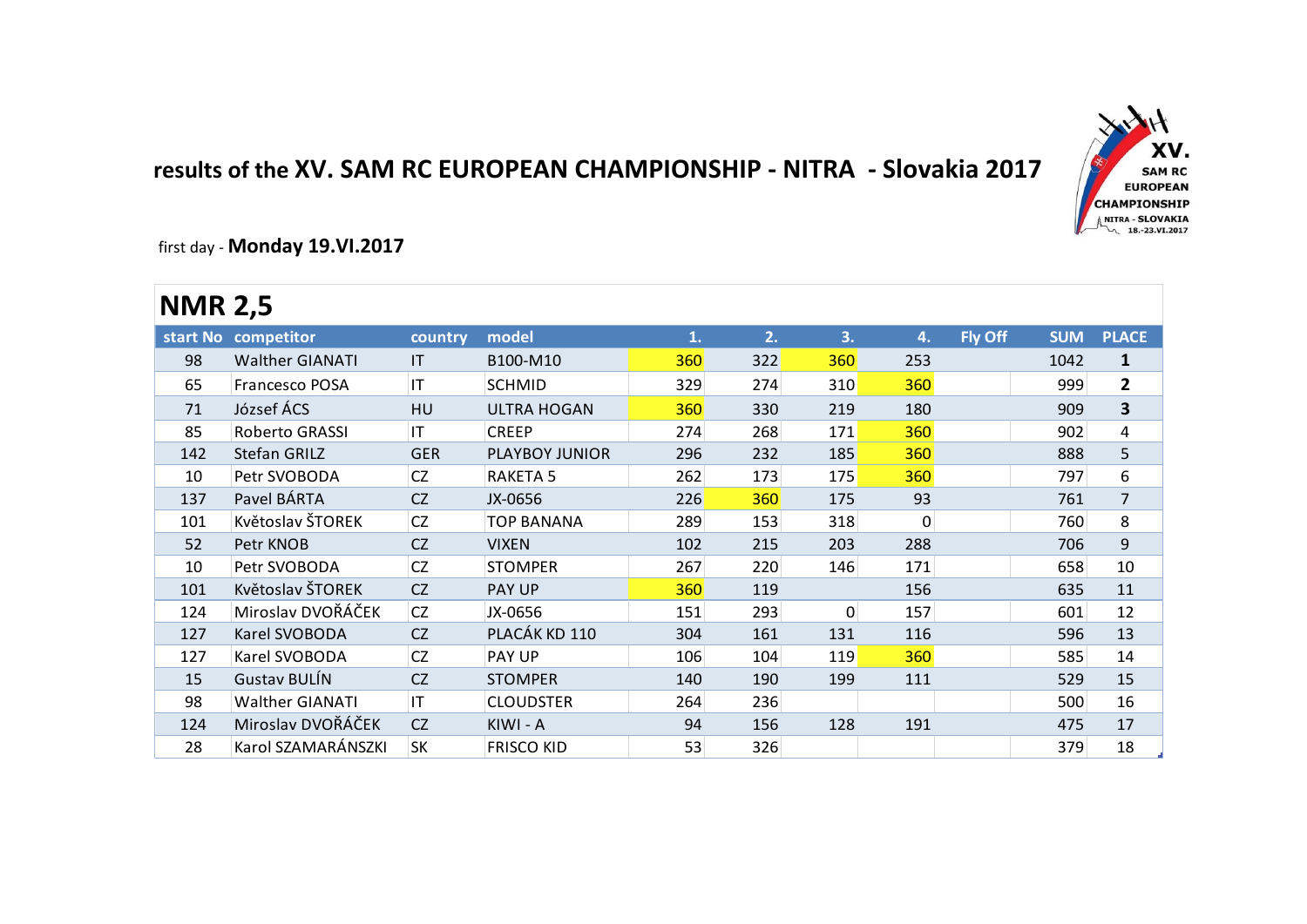| <b>OT 400</b> |                         |            |                      |     |     |     |             |                |            |                |
|---------------|-------------------------|------------|----------------------|-----|-----|-----|-------------|----------------|------------|----------------|
|               | start No competitor     | country    | model                | 1.  | 2.  | 3.  | 4.          | <b>Fly Off</b> | <b>SUM</b> | <b>PLACE</b>   |
| 135           | Ladislav UČNAY          | SK         | FUBAR 36             | 600 | 600 | 400 | 600         |                | 1800       | 1              |
| 120           | <b>Franco FABBRI</b>    | IT         | <b>DE FILIPIS</b>    | 526 | 418 | 582 | 600         |                | 1708       | $\mathbf{2}$   |
| 26            | Josef HEJSEK            | CZ         | VEGA 7               | 600 | 600 | 328 | 363         |                | 1563       | 3              |
| 84            | <b>Attilio PICCIOLI</b> | IT         | SINÉ                 | 450 | 501 | 600 |             |                | 1551       | 4              |
| 120           | <b>Franco FABBRI</b>    | IT         | P1002                | 600 | 312 | 600 |             |                | 1512       | 5              |
| 64            | Dušan SEDLÁR            | SK         | <b>CENTAUR</b>       | 398 | 483 | 228 | 600         |                | 1481       | 6              |
| 25            | Ladislav KNEBL          | CZ         | <b>KL 61</b>         | 346 | 600 | 534 | 285         |                | 1480       | $\overline{7}$ |
| 156           | Jaroslav ŠMEHLÍK        | CZ         | MIRA 2               | 600 | 395 | 355 | 343         |                | 1350       | 8              |
| 25            | Ladislav KNEBL          | CZ         | SOKOL 501 D EROS     | 247 | 600 | 230 | 501         |                | 1348       | 9              |
| $\mathbf{1}$  | Jaroslav JANOŠEK        | <b>CZ</b>  | JADED MAID           | 224 | 410 | 292 | 600         |                | 1302       | 10             |
| 144           | Sándor KALA             | <b>RO</b>  | <b>TOP BANANA</b>    | 167 | 352 | 337 | 600         |                | 1289       | 11             |
| 131           | Michael HORSÁK          | CZ         | <b>Top Banana</b>    | 207 | 193 | 436 | 600         |                | 1243       | 12             |
| 14            | František MACHAČ        | CZ         | IL PILADE            | 256 | 572 | 250 | 338         |                | 1166       | 13             |
| 67            | <b>Helmut KRAFT</b>     | <b>AT</b>  | FUBAR 36             | 420 | 345 | 389 | 156         |                | 1154       | 14             |
| 12            | František ČERNÝ         | CZ         | <b>FLYING PENCIL</b> | 600 | 202 | 266 | 279         |                | 1145       | 15             |
| 48            | Dalibor Špaček          | CZ         | <b>SIRIUS</b>        | 156 | 220 | 600 | 323         |                | 1143       | 16             |
| 98            | <b>Walther GIANATI</b>  | IT         | <b>WASP</b>          | 194 | 266 | 600 | 275         |                | 1141       | 17             |
| 142           | Stefan GRILZ            | <b>GER</b> | <b>ETB 42</b>        | 162 | 451 | 201 | 474         |                | 1126       | 18             |
| 47            | Zdeněk RAŠKA            | CZ         | <b>AMADO MIO</b>     | 545 | 315 | 187 | 258         |                | 1118       | 19             |
| 152           | Peter Kotry             | SK         | Centaur              | 186 | 97  | 600 | 332         |                | 1118       | 19             |
| $\mathbf{1}$  | Jaroslav JANOŠEK        | CZ         | <b>CICLONE</b>       | 222 | 421 | 152 | 425         |                | 1068       | 20             |
| 125           | Marek MACH              | <b>SK</b>  | PRESIDENT            | 170 | 60  | 600 | 295         |                | 1065       | 21             |
| 47            | Zdeněk RAŠKA            | CZ         | <b>FULMEN</b>        | 160 | 294 | 600 | $\mathbf 0$ |                | 1054       | 22             |
| 89            | Hubert BORODÁČ          | <b>SK</b>  | <b>BANTAM</b>        | 132 | 162 | 282 | 600         |                | 1044       | 23             |
| 63            | Lorenzo BOCCIA          | IT         | SINÉ                 | 175 | 201 | 600 | 231         |                | 1032       | 24             |
| 49            | Zdeněk JANOŠ            | <b>CZ</b>  | FUBAR 36             | 212 | 258 | 521 | 198         |                | 991        | 25             |
| 38            | Vítězslav ČÁSTKA        | <b>CZ</b>  | <b>TOM BOY</b>       | 240 | 237 | 356 | 330         |                | 926        | 26             |
| 88            | Rostislav STANĚK        | CZ         | <b>CORONET</b>       | 351 | 152 | 404 | 168         |                | 923        | 27             |
| 39            | Miroslav ČÁSTKA         | CZ         | <b>ICHABOD</b>       | 141 | 135 | 600 | 176         |                | 917        | 28             |
|               |                         |            |                      |     |     |     |             |                |            |                |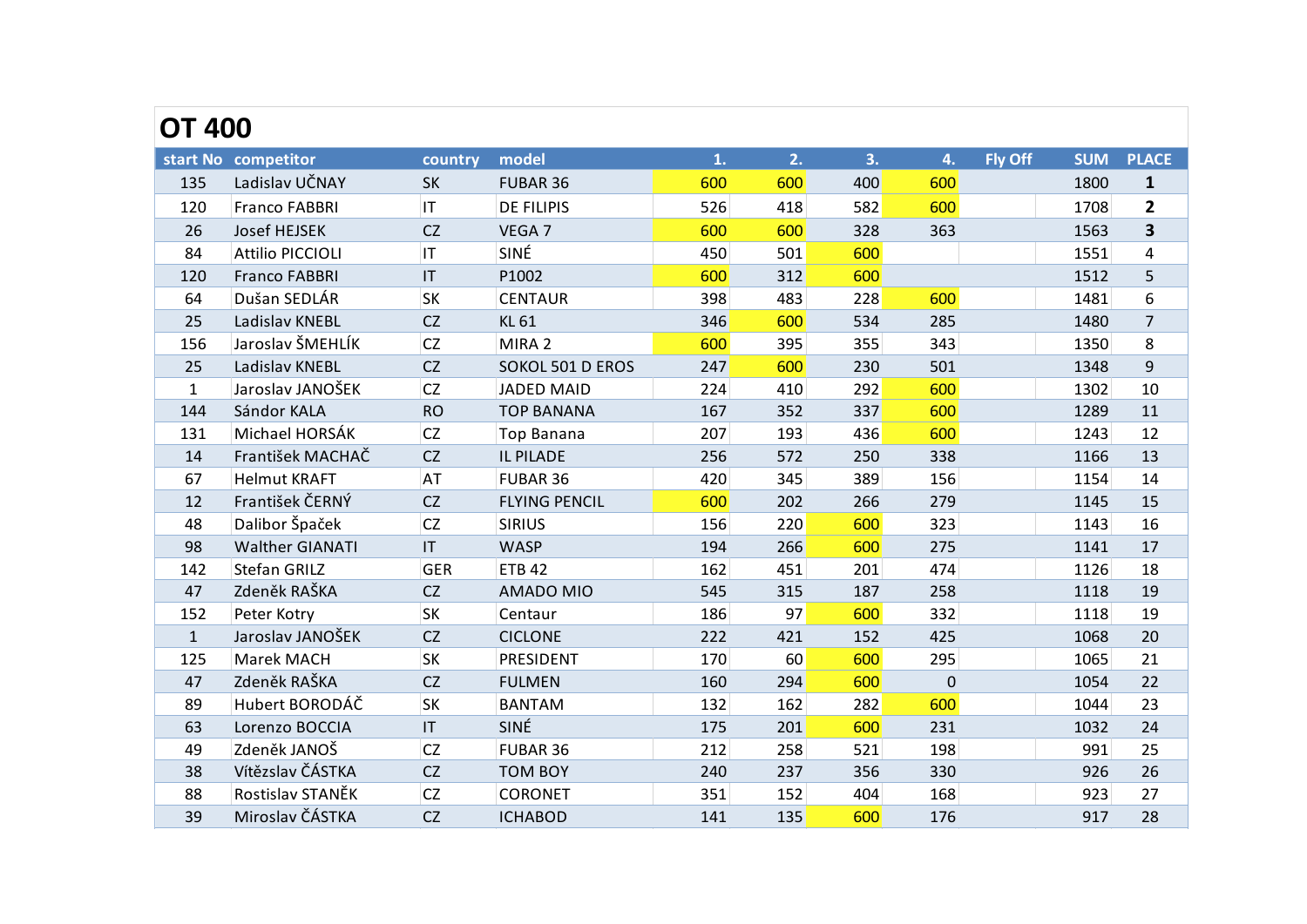| 128         | Ivan BREZÁNY           | <b>SK</b> | FUBAR 36            | 325            | 201         | 362            | 158            | 888 | 29 |
|-------------|------------------------|-----------|---------------------|----------------|-------------|----------------|----------------|-----|----|
| 103         | Marián KOZA            | <b>SK</b> | <b>CENTAUR</b>      | 263            | 208         | 283            | 313            | 859 | 30 |
| 76          | Isván KORNÓ            | HU        | VARSÓ               | 300            | 134         | 216            | 314            | 830 | 31 |
| 16          | Kamil HORÁČEK          | <b>SK</b> | <b>TOM BOY</b>      | 190            | 361         | 190            | 267            | 818 | 32 |
| 136         | Peter TRSTENOVIČ       | <b>SK</b> | <b>TOP BANANA</b>   | 238            | 158         | 255            | 292            | 785 | 33 |
| 151         | <b>Armando CALEFFI</b> | IT.       | <b>DE FILIPIS</b>   | 380            | 220         | 175            | 184            | 784 | 34 |
| 50          | Alois FOJTŮ            | <b>CZ</b> | <b>TOP BANANA</b>   | 225            | 247         | 154            | 289            | 761 | 35 |
| 106         | José Manuel ROJO ARA   | <b>SP</b> | <b>KERSWAP</b>      | 220            | 142         | 266            | 252            | 738 | 36 |
| 41          | Roman FOUSEK           | CZ        | <b>ICHABOD</b>      | 180            | 246         | 193            | 267            | 706 | 37 |
| 108         | <b>Viliam VALENT</b>   | <b>SK</b> | <b>CENTAUR</b>      | 185            | $\mathbf 0$ | 270            | 244            | 699 | 38 |
| 24          | Luigi SOLA             | IT        | <b>SINÉ 46</b>      | 190            | 172         | 153            | 291            | 653 | 39 |
| 91          | Josef KALČÁK           | CZ        | <b>STRATOSTREAK</b> | $\mathbf 0$    | 175         | 222            | 237            | 634 | 40 |
| 89          | Hubert BORODÁČ         | SK        | <b>TOP BANANA</b>   | 250            | 160         | 136            | 218            | 628 | 41 |
| 33          | Jaroslav MRHAL         | CZ        | VEGA 8              | 192            | 167         | 246            | 185            | 623 | 42 |
| 112         | Pierre BOCKLAN         | <b>BE</b> | <b>DALLAIRE</b>     | 208            | 203         | 159            | 180            | 591 | 43 |
| 112         | Pierre BOCKLAN         | <b>BE</b> | <b>AIRBORN</b>      | 133            | 216         | 123            | 192            | 541 | 44 |
| 99          | <b>Afred WICKER</b>    | F         | <b>PLAYBOY</b>      | 180            | $\mathbf 0$ | 208            | 142            | 530 | 45 |
| 104         | Kristián MURGAŠ        | <b>SK</b> | <b>WOG</b>          | 132            | 116         | 181            | 203            | 516 | 46 |
| 43          | <b>Neil SOMMERIN</b>   | GB        | <b>FLYING LAB</b>   | $\pmb{0}$      | 0           | 159            | 324            | 483 | 47 |
| 6           | Dalibor BLAŽEK         | <b>CZ</b> | <b>SUPER DEMON</b>  | 132            | 156         | 179            | 140            | 475 | 48 |
| 113         | <b>Bruno SCORDO</b>    | <b>BE</b> | <b>KERSWAP</b>      | 140            | 126         | 191            | 102            | 457 | 49 |
| 111         | <b>Yves BOURGEOIS</b>  | <b>BE</b> | <b>KERSWAP</b>      | 111            | 93          | 85             |                | 289 | 50 |
| 130         | Stanislav STRÁNSKY     | CZ        | <b>STRATOSTREAK</b> | $\overline{0}$ | 105         | $\overline{0}$ | $\overline{0}$ | 105 | 51 |
| $2^{\circ}$ | Jan MANDELÍK           | CZ        | <b>FULMEN</b>       |                |             |                |                |     |    |
| 35          | Miroslav SALAK         | SK        | <b>TOP BANANA</b>   | $\overline{0}$ | $\mathbf 0$ | $\overline{0}$ | $\overline{0}$ |     |    |
| 49          | Zdeněk JANOŠ           | CZ        | <b>TOP BANANA</b>   |                |             |                |                |     |    |
| 95          | <b>Victor BONJEAN</b>  | <b>BE</b> | VEGA 7              | $\overline{0}$ |             |                |                |     |    |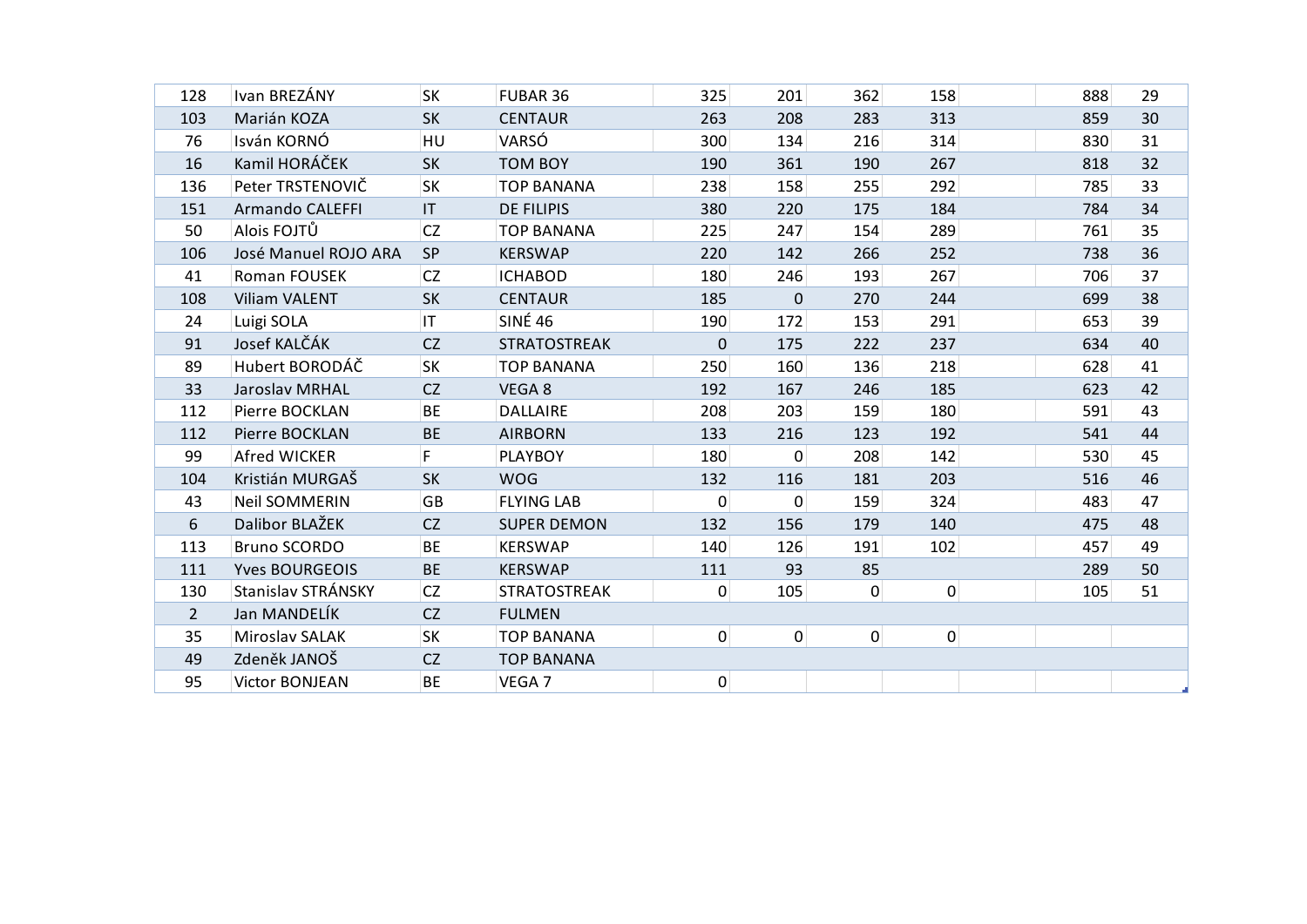|     | <b>ELECTRORUBER</b>    |              |                    |     |     |     |              |                |            |                |
|-----|------------------------|--------------|--------------------|-----|-----|-----|--------------|----------------|------------|----------------|
|     | start No competitor    | country      | model              | 1.  | 2.  | 3.  | 4.           | <b>Fly Off</b> | <b>SUM</b> | <b>PLACE</b>   |
| 61  | Péter KÁTAI            | HU           | VEGA 5             | 420 | 420 | 420 | 420          | 338            | 1598       | $\mathbf{1}$   |
| 106 | José Manuel ROJO ARA   | SP           | SS <sub>1</sub>    | 362 | 420 | 420 | 420          |                | 1260       | disqualif.     |
| 120 | <b>Franco FABBRI</b>   | IT           | <b>RAINBOW</b>     | 420 | 292 | 420 | 420          |                | 1260       | disqualif.     |
| 99  | Afred WICKER           | F            | <b>CSODA</b>       | 400 | 204 | 420 | 408          |                | 1228       | disqualif.     |
| 27  | Miklós NÉMETH          | <b>SK</b>    | AMIGO <sub>2</sub> | 420 | 329 | 420 | 358          |                | 1198       | $\overline{2}$ |
| 134 | Milan ĎURIŠ            | <b>SK</b>    | SOKOL 465 G        | 213 | 420 | 420 | 347          |                | 1187       | 3              |
| 28  | Karol SZAMARÁNSZKI     | <b>SK</b>    | AMIGO <sub>2</sub> | 420 | 420 | 337 | 280          |                | 1177       | $\overline{4}$ |
| 26  | <b>Josef HEJSEK</b>    | <b>CZ</b>    | SOKOL 465 G        | 398 | 332 | 420 | 238          |                | 1150       | 5              |
| 101 | Květoslav ŠTOREK       | <b>CZ</b>    | SOKOL 465 G        | 374 | 280 | 420 | 355          |                | 1149       | 6              |
| 130 | Stanislav STRÁNSKY     | <b>CZ</b>    | R <sub>3</sub>     | 194 | 304 | 420 | 408          |                | 1132       | 7              |
| 58  | Zsolt DÉKÁNY           | HU           | VEGA 5             | 289 | 420 | 420 | $\mathbf 0$  |                | 1129       | 8              |
| 124 | Miroslav DVOŘÁČEK      | <b>CZ</b>    | <b>KORDA</b>       | 420 | 402 | 247 | 286          |                | 1108       | 9              |
| 110 | Petr PODVALA           | <b>CZ</b>    | AMIGO <sub>2</sub> | 366 | 198 | 313 | 420          |                | 1099       | 10             |
| 59  | Gábor GITYE            | HU           | VEGA 5             | 237 | 420 | 420 | 192          |                | 1077       | 11             |
| 15  | <b>Gustav BULÍN</b>    | <b>CZ</b>    | SOKOL 465 G        | 273 | 365 | 221 | 420          |                | 1058       | 12             |
| 10  | Petr SVOBODA           | <b>CZ</b>    | SOKOL 465 G        | 244 | 395 | 323 | 303          |                | 1021       | 13             |
| 64  | Dušan SEDLÁR           | <b>SK</b>    | <b>RED RUMPUS</b>  | 345 | 188 | 222 | 420          |                | 987        | 14             |
| 137 | Pavel BÁRTA            | <b>CZ</b>    | SOKOL 465 G        | 420 | 0   | 211 | 338          |                | 969        | 15             |
| 127 | Karel SVOBODA          | CZ           | <b>SOKOL 1946</b>  | 305 | 363 | 259 | 291          |                | 959        | 16             |
| 13  | Petr HRUBÝ             | <b>CZ</b>    | VEGA 3             | 352 | 264 | 215 | 327          |                | 943        | 17             |
| 58  | Zsolt DÉKÁNY           | HU           | <b>CSODA</b>       | 312 | 398 | 185 | 225          |                | 935        | 18             |
| 61  | Péter KÁTAI            | HU           | <b>CSODA</b>       | 241 | 279 | 357 | 267          |                | 903        | 19             |
| 88  | Rostislav STANĚK       | CZ           | <b>GYPSY</b>       | 175 | 229 | 243 | 420          |                | 892        | 20             |
| 128 | Ivan BREZÁNY           | <b>SK</b>    | VEGA 3             | 402 | 420 | 0   |              |                | 822        | 21             |
| 62  | József LABADICS        | HU           | <b>CSODA</b>       | 156 | 249 | 241 | 330          |                | 820        | 22             |
| 113 | <b>Bruno SCORDO</b>    | <b>BE</b>    | <b>CSODA</b>       | 167 | 186 | 165 | 420          |                | 773        | 23             |
| 98  | <b>Walther GIANATI</b> | $\mathbf{H}$ | LANZO WAKEFIELD    | 323 | 244 | 179 |              |                | 746        | 24             |
| 29  | Vladimír KOSTEČKA      | <b>CZ</b>    | VEGA 3             | 177 | 129 | 203 | 349          |                | 729        | 25             |
| 95  | <b>Victor BONJEAN</b>  | <b>BE</b>    | AMIGO <sub>2</sub> | 190 | 316 | 210 | $\mathbf{0}$ |                | 716        | 26             |
|     |                        |              |                    |     |     |     |              |                |            |                |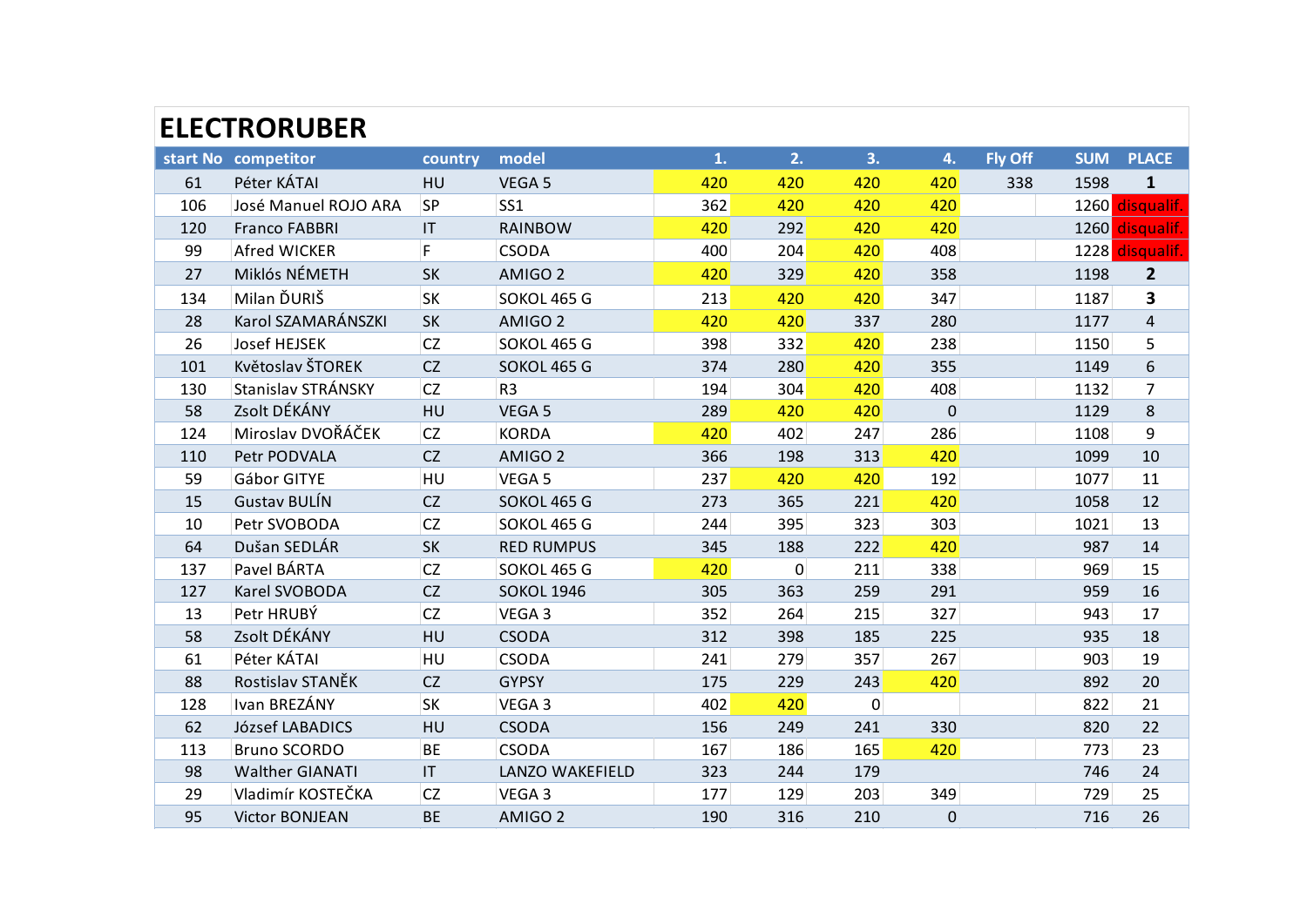| 50  | Alois FOJTŮ     | <b>CZ</b> | AMIGO <sub>2</sub> | 211 | 379 |    |     | 590 | 27 |
|-----|-----------------|-----------|--------------------|-----|-----|----|-----|-----|----|
| 62  | József LABADICS | HU        | VEGA 5             | 420 |     |    |     | 420 | 28 |
| 31  | Luigi BINELLI   | IT        | <b>CSODA</b>       | 145 | 169 | 87 | 101 | 415 | 29 |
| 80  | László TÖRÖK    | HU        | <b>CSODA</b>       | 315 |     |    |     | 315 | 30 |
| 133 | Karel VLČEK     | <b>CZ</b> | AMIGO <sub>2</sub> | 142 |     |    |     | 142 | 31 |
| 59  | Gábor GITYE     | <b>HU</b> | <b>CSODA</b>       |     |     |    |     |     |    |
| 79  | Imre SZÉCSI     | HU        | <b>CLIMBER</b>     |     |     |    |     |     |    |
|     |                 |           |                    |     |     |    |     |     |    |
|     |                 |           |                    |     |     |    |     |     |    |

### second day - **Tuesday 20.VI.2017**

| <b>AB OTMR</b> |                         |            |                     |     |          |     |             |                |            |                         |
|----------------|-------------------------|------------|---------------------|-----|----------|-----|-------------|----------------|------------|-------------------------|
|                | start No competitor     | country    | model               | 1.  | 2.       | 3.  | 4.          | <b>Fly Off</b> | <b>SUM</b> | <b>PLACE</b>            |
| 85             | <b>Roberto GRASSI</b>   | IT         | $JU-2$              | 480 | 250      | 156 | 480         |                | 1210       | $\mathbf{1}$            |
| 52             | Petr KNOB               | <b>CZ</b>  | <b>ANTARES</b>      | 475 | 285      | 443 | $\Omega$    |                | 1203       | $\overline{\mathbf{2}}$ |
| 23             | Petr CHVÁTAL            | CZ         | <b>CICLONE</b>      | 191 | 480      | 197 | 480         |                | 1157       | 3                       |
| 137            | Pavel BÁRTA             | CZ.        | <b>KERSWAP</b>      | 363 | 373      | 268 | 195         |                | 1004       | 4                       |
| 101            | Květoslav ŠTOREK        | CZ         | <b>TOP BANANA</b>   | 480 | 178      | 220 | 196         |                | 896        | 5                       |
| 40             | Zdeněk HANÁČEK          | <b>CZ</b>  | <b>SWAYBACK</b>     | 195 | 142      | 205 | 480         |                | 880        | 6                       |
| 10             | Petr SVOBODA            | <b>CZ</b>  | <b>HEP CAT</b>      | 220 | 341      | 258 | 151         |                | 819        | $\overline{7}$          |
| 65             | <b>Francesco POSA</b>   | IT         | <b>MINI HOGAN</b>   | 85  | 192      | 289 | 224         |                | 705        | 8                       |
| 57             | Luboš ZALABÁK           | <b>CZ</b>  | <b>LANGOSTA</b>     | 327 | 188      | 174 | 154         |                | 689        | 9                       |
| 42             | Petr HOŠEK              | CZ         | PILADE              | 158 | 208      | 242 | 173         |                | 623        | 10                      |
| 124            | Miroslav DVOŘÁČEK       | CZ         | <b>ALERT</b>        | 111 | 229      | 222 | 164         |                | 615        | 11                      |
| 101            | Květoslav ŠTOREK        | CZ         | PELIKAN             | 480 | $\Omega$ | 0   | $\Omega$    |                | 480        | 12                      |
| 121            | Zdeněk SÝKORA st.       | <b>CZ</b>  | <b>GAS BAG</b>      | 67  | 68       | 76  | 92          |                | 236        | 13                      |
| 85             | Roberto GRASSI          | IT         | <b>SKIPER</b>       | 70  | 88       | 59  | 42          |                | 217        | 14                      |
| $\overline{7}$ | <b>Edward B. HAMLER</b> | <b>USA</b> | <b>KERSWAP</b>      | 66  | 140      | 0   | $\mathbf 0$ |                | 206        | 15                      |
| 57             | Luboš ZALABÁK           | <b>CZ</b>  | <b>SLIM JIM</b>     |     |          |     |             |                |            |                         |
| 65             | Francesco POSA          | IT         | <b>SCHMID</b>       |     |          |     |             |                |            |                         |
| 124            | Miroslav DVOŘÁČEK       | <b>CZ</b>  | <b>SAN DE HOGAN</b> |     |          |     |             |                |            |                         |
| 147            | Ján SABO                | <b>SK</b>  | FUBAR 65            |     |          |     |             |                |            |                         |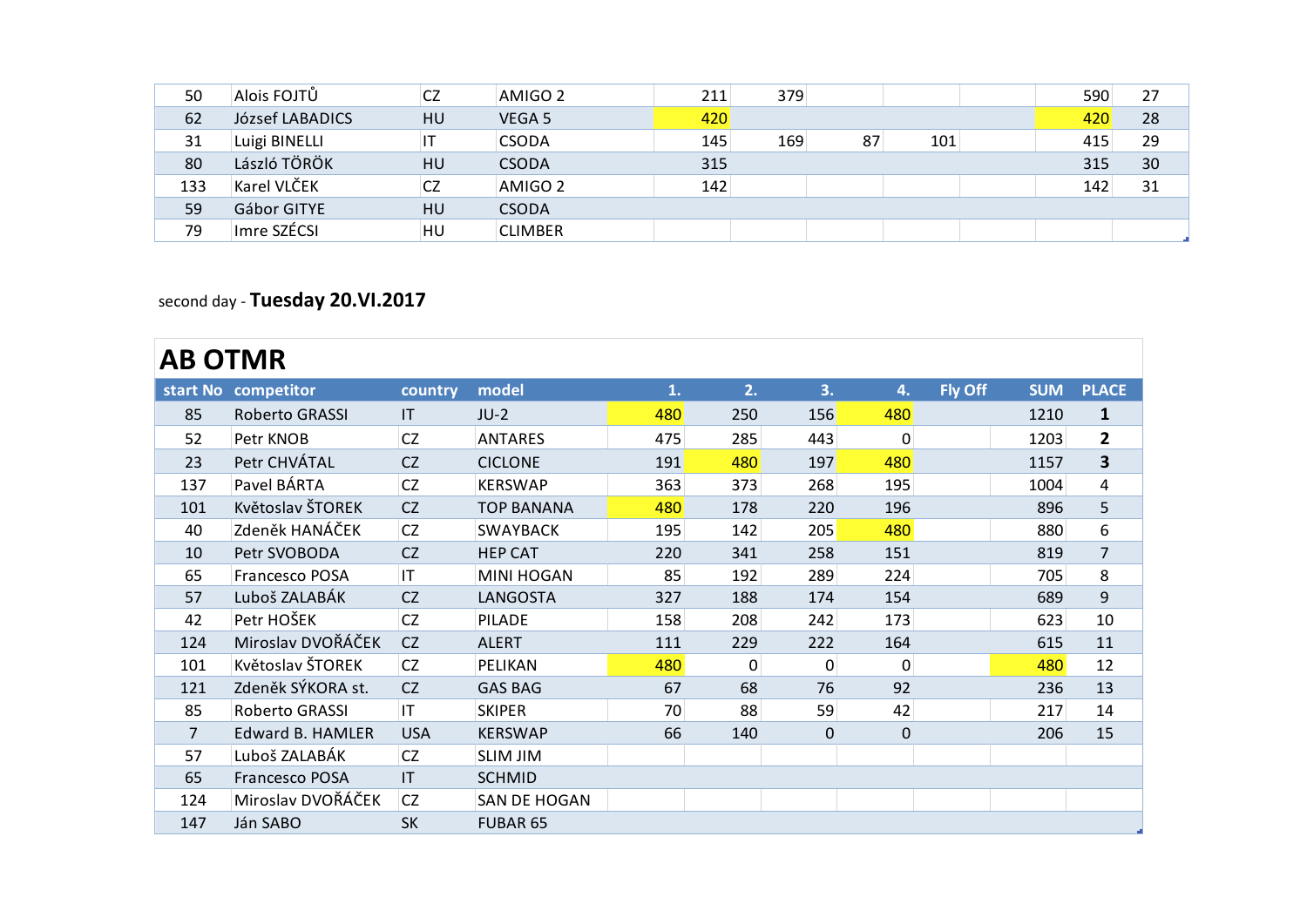| <b>OTVR</b> |                        |           |                         |     |     |     |     |     |     |                |            |              |
|-------------|------------------------|-----------|-------------------------|-----|-----|-----|-----|-----|-----|----------------|------------|--------------|
|             | start No competitor    | country   | model                   |     | 2.  | 3.  |     | 5.  | 6.7 | <b>Fly Off</b> | <b>SUM</b> | <b>PLACE</b> |
| 16          | Kamil HORÁČEK          | <b>SK</b> | ŽEHROVICE 2             | 300 | 300 | 144 | 240 | 300 |     | 1522           | 2422       |              |
| 134         | Milan ĎURIŠ            | <b>SK</b> | ŽEHROVICE 2             | 183 | 100 | 300 | 300 | 300 |     | 1475           | 2375       |              |
| 11          | Pavel RÁBEK            | <b>SK</b> | <b>GROSSER ALBATROS</b> | 300 | 300 | 238 | 150 | 82  | 300 | 1145           | 2045       |              |
| 29          | Vladimír KOSTEČKA      | <b>CZ</b> | <b>BALESTRUCO</b>       | 161 | 300 | 218 | 300 | 300 |     | 291            | 1191       | 4            |
| 154         | Martin WURM            | AT        | DARU BJV-07             | 300 | 300 | 102 | 79  | 120 | 300 | 267            | 1167       |              |
| 4           | <b>Rover MERSECCHI</b> | IT        | <b>BALESTRUCO</b>       | 300 | 300 | 300 |     |     |     | 260            | 1160       | 6            |
| 155         | Filipo BEZZI           | IT        | <b>BALESTRUCO</b>       | 291 | 300 | 278 | 209 | 300 | 300 | 227            | 1127       |              |
|             |                        |           |                         |     |     |     |     |     |     |                |            |              |

Ján SABO SK FUBAR 65

|                | start No competitor | country                | model                   | 1.  | 2.  | 3.        | 4.             | 5.        | 6.  | <b>Fly Off</b> | <b>SUM</b> | <b>PLACE</b>            |
|----------------|---------------------|------------------------|-------------------------|-----|-----|-----------|----------------|-----------|-----|----------------|------------|-------------------------|
| 16             | Kamil HORÁČEK       | SK                     | ŽEHROVICE 2             | 300 | 300 | 144       | 240            | 300       |     | 1522           | 2422       | $\mathbf{1}$            |
| 134            | Milan ĎURIŠ         | <b>SK</b>              | ŽEHROVICE 2             | 183 | 100 | 300       | 300            | 300       |     | 1475           | 2375       | $\mathbf{2}$            |
| 11             | Pavel RÁBEK         | SK                     | <b>GROSSER ALBATROS</b> | 300 | 300 | 238       | 150            | 82        | 300 | 1145           | 2045       | $\overline{\mathbf{3}}$ |
| 29             | Vladimír KOSTEČKA   | <b>CZ</b>              | <b>BALESTRUCO</b>       | 161 | 300 | 218       | 300            | 300       |     | 291            | 1191       | 4                       |
| 154            | Martin WURM         | AT                     | DARU BJV-07             | 300 | 300 | 102       | 79             | 120       | 300 | 267            | 1167       | 5                       |
| $\overline{4}$ | Rover MERSECCHI     | IT.                    | <b>BALESTRUCO</b>       | 300 | 300 | 300       |                |           |     | 260            | 1160       | 6                       |
| 155            | Filipo BEZZI        | $\mathsf{I}\mathsf{T}$ | <b>BALESTRUCO</b>       | 291 | 300 | 278       | 209            | 300       | 300 | 227            | 1127       | $7\overline{ }$         |
| 80             | László TÖRÖK        | HU                     | GÉM                     | 221 | 300 | 300       | 254            | 269       | 300 | 207            | 1107       | 8                       |
| 94             | Jiří HRUŠKA         | CZ                     | <b>SLUKA 2</b>          | 118 | 300 | 300       | $\overline{0}$ | 300       | 300 | 85             | 985        | 9                       |
| 55             | Jaroslav SLÁVIK     | <b>SK</b>              | <b>HYPERION</b>         | 300 | 300 | $\pmb{0}$ | 106            | 115       | 300 | $\overline{0}$ | 900        | 10                      |
| 62             | József LABADICS     | HU                     | <b>CSÓRI 1948</b>       | 300 | 300 | 106       | 99             | 300       | 289 | $\mathbf 0$    | 900        | 10                      |
| 72             | György BERKÓ        | HU                     | <b>BALESTRUCO</b>       | 300 | 300 | 161       | 297            | 230       | 230 |                | 897        | 11                      |
| 76             | Isván KORNÓ         | HU                     | <b>CSÓRI</b>            | 164 | 135 | 300       | 220            | 300       | 282 |                | 882        | 12                      |
| 123            | David SÝKORA        | CZ                     | <b>SUP</b>              | 105 | 274 | 205       | 0              | 291       | 300 |                | 865        | 13                      |
| 139            | Vladislav FAIGL     | CZ                     | ARCHANGEL               | 300 | 237 | 300       | 89             | 134       | 145 |                | 837        | 14                      |
| 78             | Gábor PÁSZTOR       | HU                     | JAGUÁR                  | 248 | 167 | 287       | 157            | 300       | 249 |                | 836        | 15                      |
| 155            | Filipo BEZZI        | $\mathsf{I}\mathsf{T}$ | <b>FD 15</b>            | 236 | 124 | 300       | 300            | 100       | 152 |                | 836        | 15                      |
| 54             | Ľudovít PEC         | <b>SK</b>              | <b>GROSSER ALBATROS</b> | 300 | 137 | 216       | 147            | 234       | 300 |                | 834        | 16                      |
| 105            | Jakub KÁNTOR        | SK                     | <b>JASTRAB</b>          | 300 | 119 | 225       | $\mathbf 0$    | 114       | 300 |                | 825        | 17                      |
| 37             | Miroslav PETRILA    | <b>SK</b>              | <b>ALBATROS</b>         | 81  | 102 | 154       | 270            | 300       | 236 |                | 806        | 18                      |
| 90             | Samuel POTANČOK     | SK                     | <b>TÁLTOS</b>           | 127 | 300 | 300       | 202            | 163       | 125 |                | 802        | 19                      |
| 134            | Milan ĎURIŠ         | <b>SK</b>              | <b>HYPERION</b>         | 300 | 263 | 139       | 233            | 105       | 234 |                | 797        | 20                      |
| 42             | Petr HOŠEK          | CZ                     | ORLÍK                   | 300 | 264 | 89        | 140            | 209       | 93  |                | 773        | 21                      |
| 11             | Pavel RÁBEK         | <b>SK</b>              | Jastrab                 | 300 | 174 | 127       | 191            | 109       | 272 |                | 763        | 22                      |
| 103            | Marián KOZA         | SK                     | <b>HYPERION</b>         | 300 | 300 | 108       | 161            | 155       | 99  |                | 761        | 23                      |
| 81             | Imre TÓTH           | HU                     | <b>CICLONE</b>          | 300 | 158 | 300       | 70             | $\pmb{0}$ |     |                | 758        | 24                      |
| 93             | Jan HRUŠKA          | CZ                     | LUŇÁK                   | 300 | 246 | 204       | 78             | 142       | 130 |                | 750        | 25                      |
|                |                     |                        |                         |     |     |           |                |           |     |                |            |                         |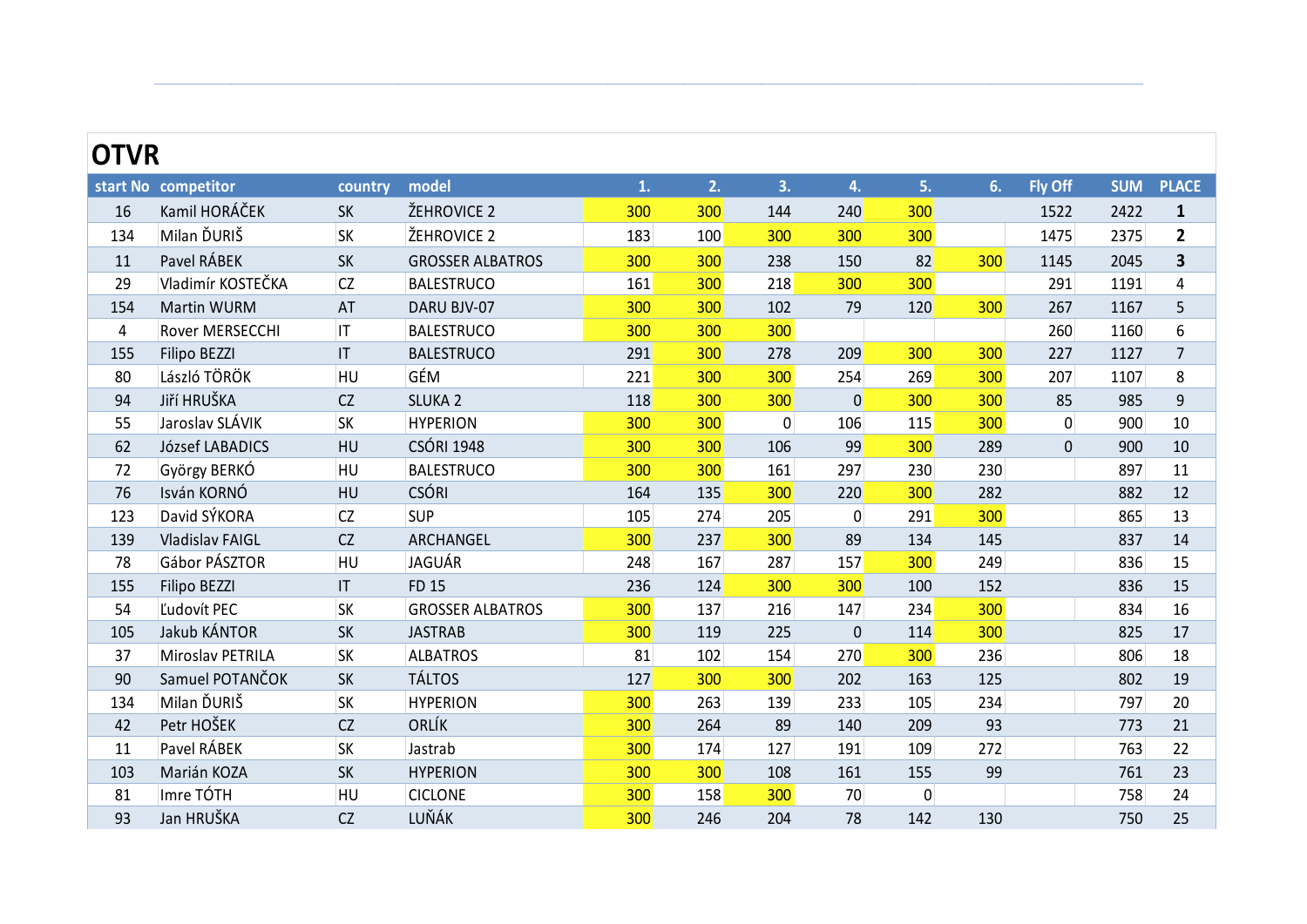| 139             | Vladislav FAIGL               | <b>CZ</b>              | PERSEUS 505 - V             | 189                   | 205                           | 243       | 226         | 277        | $\vert 0 \vert$  | 746        | 26                    |
|-----------------|-------------------------------|------------------------|-----------------------------|-----------------------|-------------------------------|-----------|-------------|------------|------------------|------------|-----------------------|
|                 |                               |                        |                             |                       |                               |           |             |            |                  |            |                       |
| 87              | Peter MALÁK<br>László TÖRÖK   | <b>SK</b><br>HU        | <b>SOKOL</b>                | 300<br>$\overline{0}$ | $\overline{0}$<br>$\mathbf 0$ | 300       | 120         | 143        | 0                | 743        | 27                    |
| 80              | Martin DRÁPAL                 |                        | STAR <sub>13</sub>          |                       |                               | 300       | 241         | 128<br>300 | 193              | 734        | 28                    |
| 70              |                               | CZ<br><b>SK</b>        | DARU BJV-07<br><b>SOKOL</b> | 300<br>183            | 128<br>246                    | 89        | 115<br>87   | 119        | $\pmb{0}$<br>294 | 728<br>723 | 29                    |
| 35              | Miroslav SALAK                | $\mathsf{I}\mathsf{T}$ | EIK 38 ASTRALE              | 300                   | $\mathbf{0}$                  | 135       |             |            | 191              | 719        | 30 <sup>°</sup><br>31 |
| 63              | Lorenzo BOCCIA<br>Karel VLČEK |                        | ŽEHROVICE 2                 |                       | 248                           | $\pmb{0}$ | 228         | 158        |                  |            |                       |
| 133             |                               | <b>CZ</b>              |                             | 121                   |                               | 95        | 138         | 158        | 300              | 706        | 32                    |
| 13              | Petr HRUBÝ                    | CZ                     | <b>BALESTRUCO</b>           | 212                   | 300                           | 100       | 188         | 173        | 118              | 700        | 33                    |
| 31              | Luigi BINELLI                 | IT.                    | <b>BALESTRUCO</b>           | $\overline{0}$        | 300                           | 300       | 94          | 71         | $\pmb{0}$        | 694        | 34                    |
| 98              | <b>Walther GIANATI</b>        | $\mathsf{I}\mathsf{T}$ | $E.C.-28/44$                | $\pmb{0}$             | 167                           | 53        | 142         | 300        | 190              | 657        | 35                    |
| 152             | Peter Kotry                   | <b>SK</b>              | Jastrab                     | $\overline{0}$        | $\mathbf 0$                   | 275       | 110         | 271        | 93               | 656        | 36                    |
| 41              | Roman FOUSEK                  | <b>CZ</b>              | <b>NIBBIO</b>               | 196                   | 156                           | 300       | 99          | 94         | 104              | 652        | 37                    |
| 114             | Július KÁKOŠ                  | <b>SK</b>              | <b>SOKOLOV</b>              | 300                   | 110                           | 152       | 116         | 180        | 74               | 632        | 38                    |
| 158             | Andrej Molčany                |                        | Jastrab                     | 300                   | 142                           | 168       | 116         | 134        | 158              | 626        | 39                    |
| 41              | Roman FOUSEK                  | <b>CZ</b>              | <b>SOKOL</b>                | 293                   | 91                            | 140       | 92          | 119        | 190              | 623        | 40                    |
| 103             | Marián KOZA                   | <b>SK</b>              | <b>STORMBIRD</b>            | 183                   | 300                           | 107       | $\mathbf 0$ | 116        | $\pmb{0}$        | 599        | 41                    |
| 104             | Kristián MURGAŠ               | <b>SK</b>              | <b>HYPERION</b>             | $\overline{0}$        | 132                           | 166       | 0           | 300        | 89               | 598        | 42                    |
| 30              | Sergio ZANZI                  | $\mathsf{I}\mathsf{T}$ | <b>BALESTRUCO</b>           | $\pmb{0}$             | 79                            | 143       | 104         | 154        | 300              | 597        | 43                    |
| 77              | Róbert NÉMETH                 | HU                     | GÉM                         | $\overline{0}$        | 212                           | 71        | 261         | 121        | $\overline{0}$   | 594        | 44                    |
| 39              | Miroslav ČÁSTKA               | <b>CZ</b>              | <b>HYPERION</b>             | 245                   | 138                           | 129       | 172         | 137        | 167              | 584        | 45                    |
| 75              | Kálmán GELENCSÉR              | HU                     | JU-52 SOKOLOV               | $\overline{0}$        | 150                           | 237       | 185         |            |                  | 572        | 46                    |
| 45              | Miroslav LÍŠKA                | <b>SK</b>              | <b>HYPERION</b>             | 112                   | 32                            | 97        | 134         | 300        | 84               | 546        | 47                    |
| 75              | Kálmán GELENCSÉR              | HU                     | PIUMA NERA                  | $\overline{0}$        | 95                            | 300       | 103         | 129        |                  | 532        | 48                    |
| 149             | Josef BEZEMEK                 | CZ                     | <b>SLUKA 2</b>              | 113                   | 116                           | 54        | 300         | 54         | 28               | 529        | 49                    |
| 149             | Josef BEZEMEK                 | <b>CZ</b>              | <b>DELFIN</b>               | 47                    | 64                            | 101       | 90          | 300        | 124              | 525        | 50                    |
| 65              | Francesco POSA                | $\mathsf{I}\mathsf{T}$ | <b>ASTRALE</b>              | 236                   | 112                           | 135       | $\mathbf 0$ |            |                  | 483        | 51                    |
| 4               | Rover MERSECCHI               | IT.                    | PIUMA NERA                  | 181                   | 196                           | 90        |             |            |                  | 467        | 52                    |
| 153             | <b>HOCHHOFER Herbert</b>      | AT                     | ADLER                       | 177                   | 118                           | 79        | 161         |            | 89               | 456        | 53                    |
| 121             | Zdeněk SÝKORA st.             | <b>CZ</b>              | <b>VÍTĚZ 1948</b>           | 105                   | 137                           | 78        | 85          | 185        | 127              | 449        | 54                    |
| 30 <sup>°</sup> | Sergio ZANZI                  | $\mathsf{I}\mathsf{T}$ | MG <sub>3</sub>             | 135                   | 125                           | 137       | 154         | 147        |                  | 438        | 55                    |
| 128             | Ivan BREZÁNY                  | <b>SK</b>              | <b>SPERBER</b>              | 300                   | 0                             | 131       | 0           |            |                  | 431        | 56                    |
| 83              | Gusztáv ZÁBOJI                | HU                     | $MR-4$                      | $\mathbf 0$           | $\mathbf 0$                   | 75        | 152         | 112        | 146              | 410        | 57                    |
|                 |                               |                        |                             |                       |                               |           |             |            |                  |            |                       |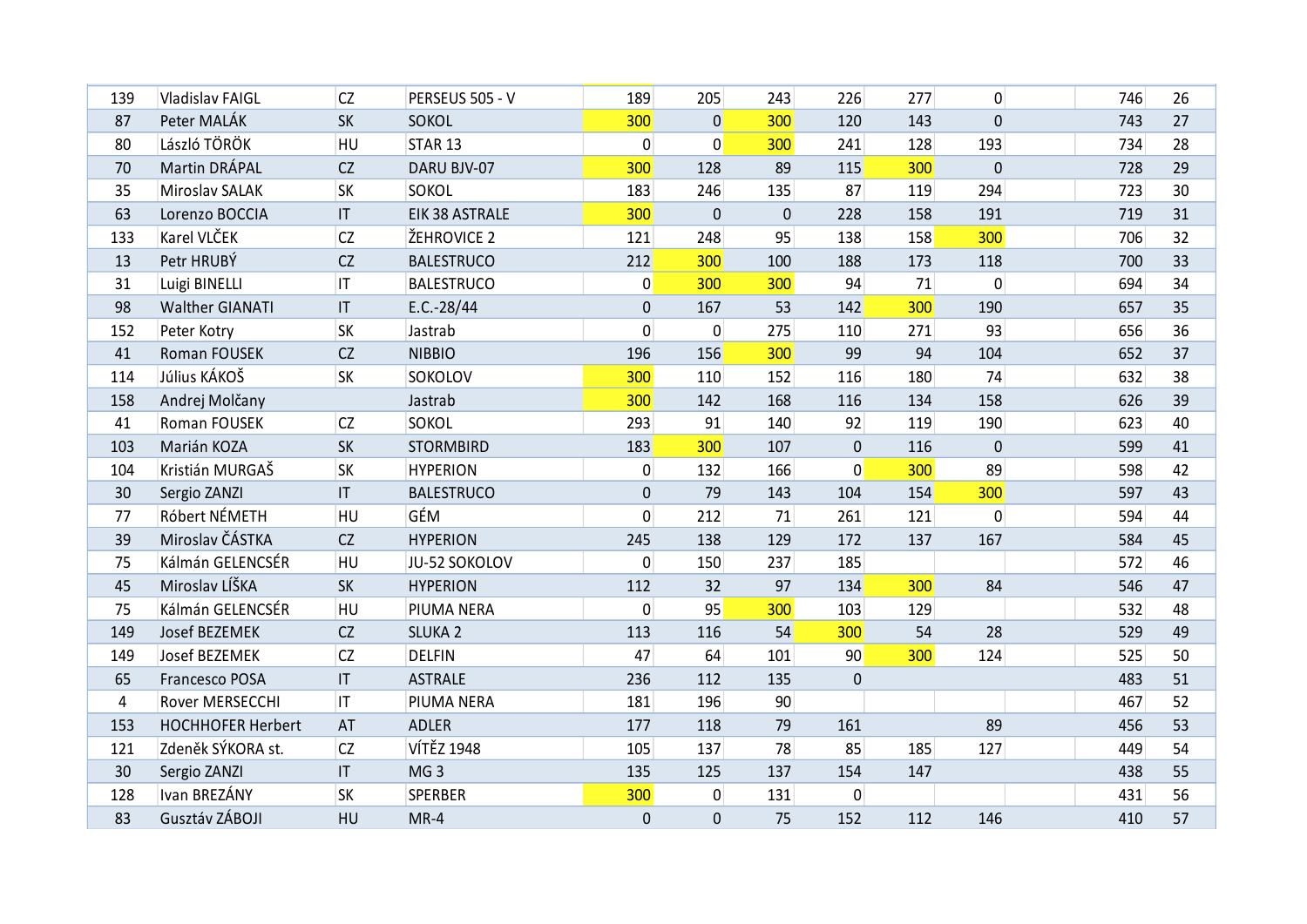| 131 | Michael HORSÁK         | <b>CZ</b> | ORLÍK                        | 144            | 107             | 33          | 83           | 155 | 111 | 410 | 57 |
|-----|------------------------|-----------|------------------------------|----------------|-----------------|-------------|--------------|-----|-----|-----|----|
| 108 | <b>Viliam VALENT</b>   | <b>SK</b> | ČÁP                          | $\mathbf 0$    | 131             | 142         | 134          | 75  | 98  | 407 | 58 |
| 18  | Lubomír REŽNÝ          | <b>CZ</b> | ARCHANGEL                    | 53             | 217             | 94          | 73           | 67  | 91  | 402 | 59 |
| 111 | <b>Yves BOURGEOIS</b>  | <b>BE</b> | <b>IBIS</b>                  | 92             | 134             | 69          | $\mathbf{0}$ | 96  | 166 | 396 | 60 |
| 122 | Zdeněk SÝKORA ml.      | <b>CZ</b> | <b>ROSITA</b>                | 64             | 48              | 77          | 148          | 164 | 62  | 389 | 61 |
| 40  | Zdeněk HANÁČEK         | CZ        | DAGMAR 2                     | 78             | 66              | 51          | 47           | 233 | 44  | 377 | 62 |
| 115 | Jaroslav MATEJČEK      | <b>SK</b> | <b>ESSO</b>                  | 57             | 118             | 120         | 67           | 90  | 0   | 328 | 63 |
| 88  | Rostislav STANĚK       | CZ        | <b>SLUKA 2</b>               | 104            | 70              | 93          | $\mathbf{0}$ | 113 | 52  | 310 | 64 |
| 73  | László BRINDZIK        | HU        | <b>ESSO</b>                  | $\overline{0}$ | $\mathbf 0$     | 39          | 106          | 129 | 0   | 274 | 65 |
| 37  | Miroslav PETRILA       | <b>SK</b> | <b>KEJHAK</b>                | 93             | 86              | $\mathbf 0$ | 70           | 73  | 85  | 264 | 66 |
| 73  | László BRINDZIK        | HU        | VANGUARD                     | $\overline{0}$ | 80 <sup>°</sup> |             |              |     |     | 80  | 67 |
| 5   | <b>Gaetano FRATINI</b> | T         | <b>VM 12</b>                 |                |                 |             |              |     |     |     |    |
| 5   | <b>Gaetano FRATINI</b> | IT.       | <b>AC 40</b>                 |                |                 |             |              |     |     |     |    |
| 12  | František ČERNÝ        | CZ        | VEGA 9                       | $\mathbf 0$    |                 |             |              |     |     |     |    |
| 16  | Kamil HORÁČEK          | <b>SK</b> | <b>SOKOL 505 - V PERSEUS</b> |                |                 |             |              |     |     |     |    |
| 17  | Jaroslav VAGENKNECHT   | CZ        | ORLÍK                        |                |                 |             |              |     |     |     |    |
| 54  | Ľudovít PEC            | <b>SK</b> | <b>SOKOLOV</b>               |                |                 |             |              |     |     |     |    |
| 79  | Imre SZÉCSI            | <b>HU</b> | $BV-1$                       |                |                 |             |              |     |     |     |    |
| 126 | Miroslav ORAVEC        | <b>SK</b> | LE TAXI                      |                |                 |             |              |     |     |     |    |
| 133 | Karel VLČEK            | CZ        | KÁNĚ                         | $\pmb{0}$      |                 |             |              |     |     |     |    |
| 157 | Peter Priečinský       |           | Jastrab                      | $\overline{0}$ |                 |             |              |     |     |     |    |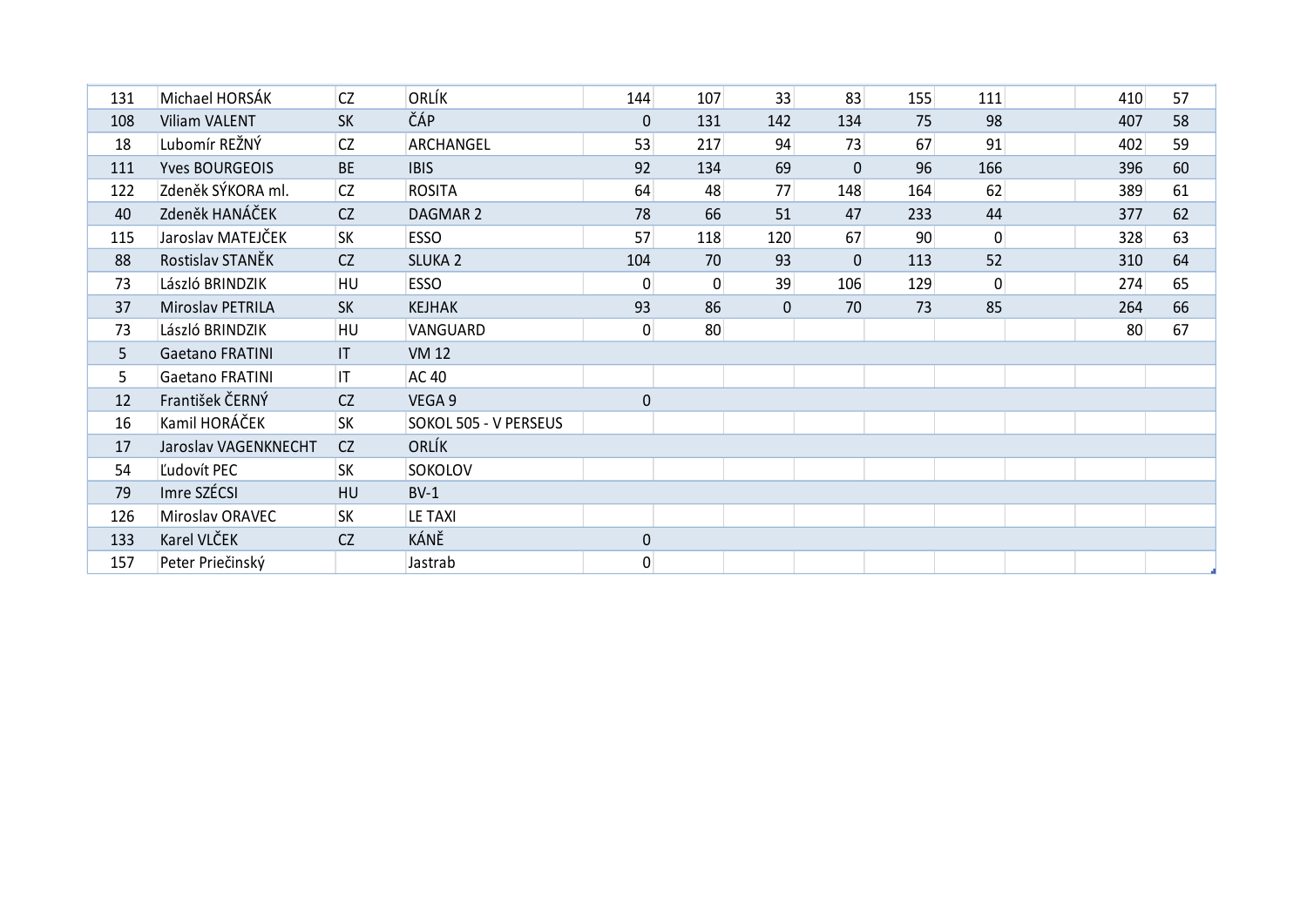### third day - **Wednesday 21.VI.2017**

## **NMR**

|            | $\frac{1}{2}$              |                        |                       |             |     |             |                |         |            |                         |
|------------|----------------------------|------------------------|-----------------------|-------------|-----|-------------|----------------|---------|------------|-------------------------|
| <b>NMR</b> |                            |                        |                       |             |     |             |                |         |            |                         |
|            | start No competitor        | country                | model                 | 1.          | 2.  | 3.          | 4.             | Fly Off | <b>SUM</b> | <b>PLACE</b>            |
| 98         | <b>Walther GIANATI</b>     | IT                     | <b>CLOUDSTER</b>      | 360         | 281 | $\mathbf 0$ | 360            |         | 1001       | $\mathbf{1}$            |
| 15         | <b>Gustav BULÍN</b>        | <b>CZ</b>              | <b>STOMPER</b>        | 360         | 268 | 252         | 360            |         | 988        | $\mathbf{2}$            |
| 101        | Květoslav ŠTOREK           | <b>CZ</b>              | <b>HAPPY MEDIUM</b>   | 345         | 360 | 250         | 219            |         | 955        | $\overline{\mathbf{3}}$ |
| 40         | Zdeněk HANÁČEK             | CZ                     | <b>PEDRO</b>          | 312         | 360 | 219         | 257            |         | 929        | 4                       |
| 24         | Luigi SOLA                 | IT                     | <b>AIRBORN</b>        | 286         | 334 | 303         | 263            |         | 923        | 5                       |
| 137        | Pavel BÁRTA                | <b>CZ</b>              | <b>HAPPY MEDIUM</b>   | 358         | 216 | 260         | 190            |         | 834        | 6                       |
| 85         | Roberto GRASSI             | IT                     | <b>SANDY HOGAN 70</b> | 271         | 181 | 360         | $\mathbf 0$    |         | 812        | $\overline{7}$          |
| 63         | Lorenzo BOCCIA             | IT                     | <b>PILADE</b>         | 196         | 360 | 124         | 159            |         | 715        | 8                       |
| 10         | Petr SVOBODA               | <b>CZ</b>              | <b>PLAYBOY</b>        | 238         | 314 | 142         | $\mathbf{0}$   |         | 694        | 9                       |
| 124        | Miroslav DVOŘÁČEK          | <b>CZ</b>              | ROBOMB - X            | 180         | 243 | 232         | $\overline{0}$ |         | 655        | 10                      |
| 42         | Petr HOŠEK                 | <b>CZ</b>              | <b>DUCHESA</b>        | 136         | 135 | 340         | 120            |         | 611        | 11                      |
| 102        | Ulf METT                   | <b>GER</b>             | JX-0656               | 167         | 253 | 188         | 140            |         | 608        | 12                      |
| 109        | <b>Domenico BRUSCHI</b>    | <b>SM</b>              | <b>HERKY</b>          | 98          | 248 | 255         |                |         | 601        | 13                      |
| 101        | Květoslav ŠTOREK           | <b>CZ</b>              | ZEFÍR 55              | 126         |     |             |                |         | 126        | 14                      |
| 8          | <b>Gabriele MONTEBELLI</b> | $\mathsf{I}\mathsf{T}$ | <b>LANZO AIRBORN</b>  |             |     |             |                |         |            |                         |
| 9          | Giorgio CRISMANI           | IT                     | P.E. 44               |             |     |             |                |         |            |                         |
| 66         | <b>Tiziano BORTOLAI</b>    | IT                     | PE 44 - COBRA         |             |     |             |                |         |            |                         |
| 86         | Gianni BORSETTI            | IT                     | ANZAC                 | $\mathbf 0$ | 0   | 0           | $\overline{0}$ |         |            |                         |
| 111        | <b>Yves BOURGEOIS</b>      | <b>BE</b>              | <b>ZOOP</b>           |             |     |             |                |         |            |                         |
| 124        | Miroslav DVOŘÁČEK          | <b>CZ</b>              | CIVY BOY 74           |             |     |             |                |         |            |                         |

18 Lubomír REŽNÝ C Z TOP BANANA 18 Lubomír REŽNÝ C Z TOP BANANA 1803 PODRA 1803 PODRA 1803 PODRA 1803 PODRA 180<br>18 Lubomír REŽNÝ C Z TOP BANANA 1803 PODRA 1803 PODRA 1803 PODRA 1803 PODRA 1803 PODRA 1803 PODRA 1803 PODRA<br>1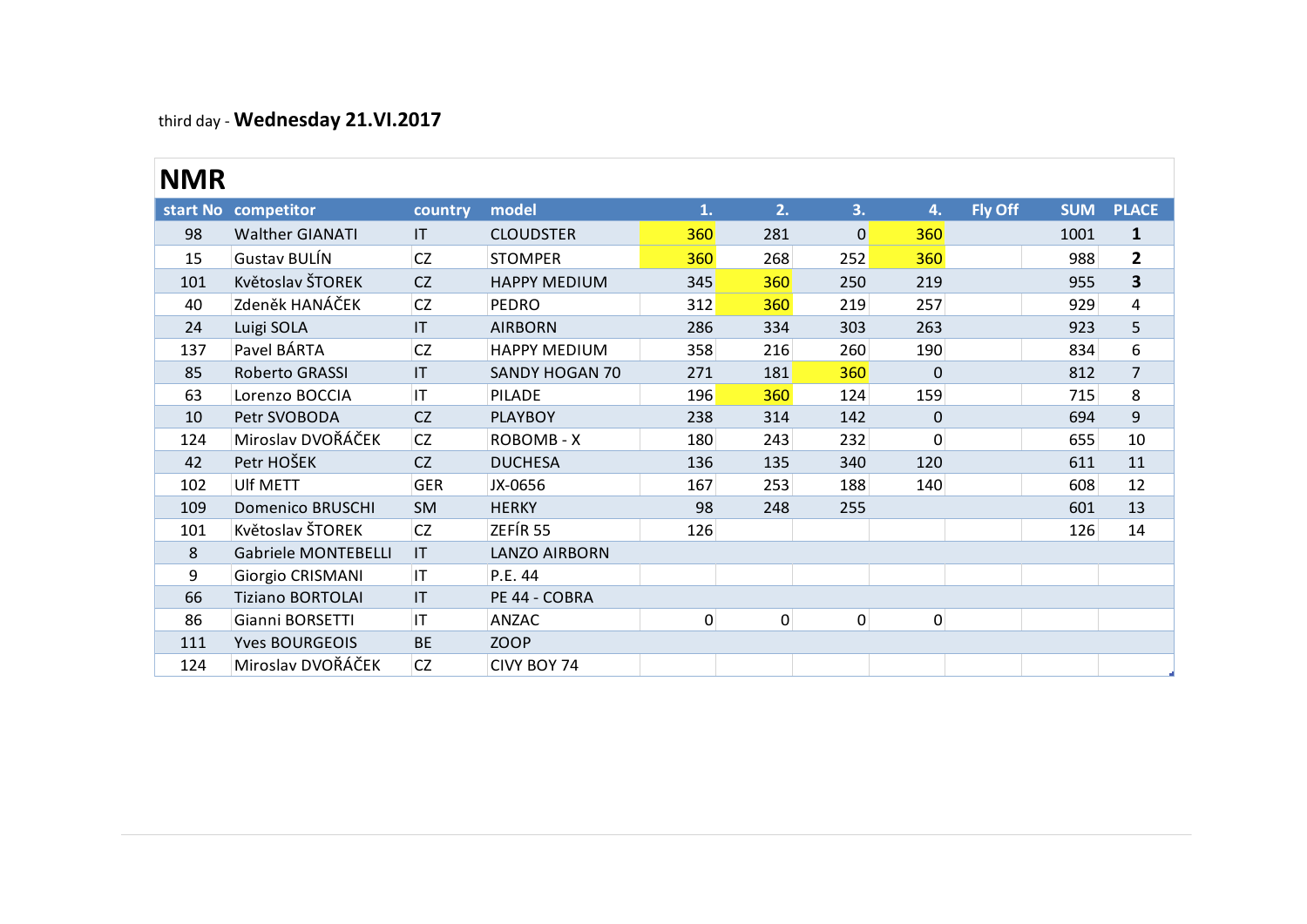|                | <b>Half TEXACO</b>         |                        |                             |                  |                |     |                  |                |            |                         |
|----------------|----------------------------|------------------------|-----------------------------|------------------|----------------|-----|------------------|----------------|------------|-------------------------|
|                | start No competitor        | country                | model                       | 1.               | 2.             | 3.  | 4.               | <b>Fly Off</b> | <b>SUM</b> | <b>PLACE</b>            |
| 145            | Csaba MARCI                | <b>RO</b>              | <b>TOP BANANA</b>           | 891              | 583            | 309 | 475              |                | 1949       | $\mathbf{1}$            |
| 18             | Lubomír REŽNÝ              | CZ                     | <b>TOP BANANA</b>           | 900              | 480            | 423 | 314              |                | 1803       | $\mathbf{2}$            |
| 121            | Zdeněk SÝKORA st.          | CZ                     | <b>MÚRA</b>                 | 353              | 677            | 470 | 591              |                | 1738       | $\overline{\mathbf{3}}$ |
| 107            | Tomáš VALENT               | <b>SK</b>              | <b>TOMBOY</b>               | 838              | 507            | 261 | $\mathbf{0}$     |                | 1606       | 4                       |
| 131            | Michael HORSÁK             | <b>CZ</b>              | <b>TOP BANANA</b>           | 468              | 597            | 460 | 242              |                | 1525       | 5                       |
| 142            | Stefan GRILZ               | <b>GER</b>             | <b>ETB 42</b>               | $\mathbf 0$      | 428            | 412 | 480              |                | 1320       | 6                       |
| 45             | Miroslav LÍŠKA             | SK                     | $RC - 1$                    | 646              | $\mathbf 0$    | 297 | 332              |                | 1275       | $\overline{7}$          |
| 144            | Sándor KALA                | <b>RO</b>              | <b>PLAYBOY</b>              | 240              | 300            | 353 | 496              |                | 1149       | 8                       |
| 86             | Gianni BORSETTI            | $\mathsf{I}\mathsf{T}$ | <b>KERSWAP</b>              | 332              | 491            | 322 | 174              |                | 1145       | $\mathsf g$             |
| 28             | Karol SZAMARÁNSZKI         | <b>SK</b>              | TM - 17                     | 660              | 317            | 28  | 130              |                | 1107       | 10                      |
| 146            | Rastislav MADĚRA           | <b>SK</b>              | SAN JOSÉ                    | 142              | 371            | 306 | 366              |                | 1043       | 11                      |
| 37             | <b>Miroslav PETRILA</b>    | <b>SK</b>              | <b>GAS FLEA</b>             | 300              | 372            | 325 | 234              |                | 997        | 12                      |
| 99             | <b>Afred WICKER</b>        | F                      | <b>KERSWAP</b>              | 78               | 510            | 249 | $\boldsymbol{0}$ |                | 837        | 13                      |
| 98             | <b>Walther GIANATI</b>     | IT                     | <b>DIAVOLO</b>              | 210              | $\overline{0}$ | 618 |                  |                | 828        | 14                      |
| 24             | Luigi SOLA                 | $\mathsf{I}\mathsf{T}$ | <b>JADED MAID</b>           | 300              | 472            |     |                  |                | 772        | 15                      |
| 19             | Martin MÁDLE               | <b>CZ</b>              | <b>CENTAUR</b>              | 200              | 337            | 14  | 104              |                | 641        | 16                      |
| 11             | Pavel RÁBEK                | SK                     | <b>TOM BOY</b>              | $\boldsymbol{0}$ | 300            | 0   | 234              |                | 534        | 17                      |
| 118            | Ivan KRATKOCZKÝ            | <b>SK</b>              | TM - 17                     | $\mathbf 0$      | 474            |     |                  |                | 474        | 18                      |
| 5              | <b>Gaetano FRATINI</b>     | IT                     | <b>SCALATORE</b>            | 196              |                |     |                  |                | 196        | 19                      |
| 8              | <b>Gabriele MONTEBELLI</b> | IT                     | <b>LANZO AIRBORN</b>        | 188              |                |     |                  |                | 188        | 20                      |
| 84             | <b>Attilio PICCIOLI</b>    | IT                     | <b>SINÉ 46</b>              | 58               | 98             |     |                  |                | 156        | 21                      |
| 89             | Hubert BORODÁČ             | <b>SK</b>              | <b>FUBAR</b>                |                  | 131            |     |                  |                | 131        | 22                      |
| 43             | <b>Neil SOMMERIN</b>       | <b>GB</b>              | <b>FLYING LAB</b>           | 128              | $\mathbf 0$    |     |                  |                | 128        | 23                      |
| 95             | <b>Victor BONJEAN</b>      | <b>BE</b>              | <b>AIRBORN</b>              | 66               | 15             |     |                  |                | 81         | 24                      |
| $\overline{2}$ | Jan MANDELÍK               | CZ                     | <b>RANGER</b>               |                  |                |     |                  |                |            |                         |
| 40             | Zdeněk HANÁČEK             | CZ                     | <b>GNAT</b>                 |                  |                |     |                  |                |            |                         |
| 42             | Petr HOŠEK                 | CZ                     | <b>SCORPION</b>             |                  |                |     |                  |                |            |                         |
| 66             | Tiziano BORTOLAI           | 1T                     | <b>JADED MAID</b>           | 0                | $\overline{0}$ |     |                  |                |            |                         |
| 68             | Massimo IMOLETTI           | $\mathsf{I}\mathsf{T}$ | <b>LANZO RECORD BREAKER</b> | $\pmb{0}$        |                |     |                  |                |            |                         |
| 75             | Kálmán GELENCSÉR           | HU                     | TM-17                       |                  |                |     |                  |                |            |                         |
|                |                            |                        |                             |                  |                |     |                  |                |            |                         |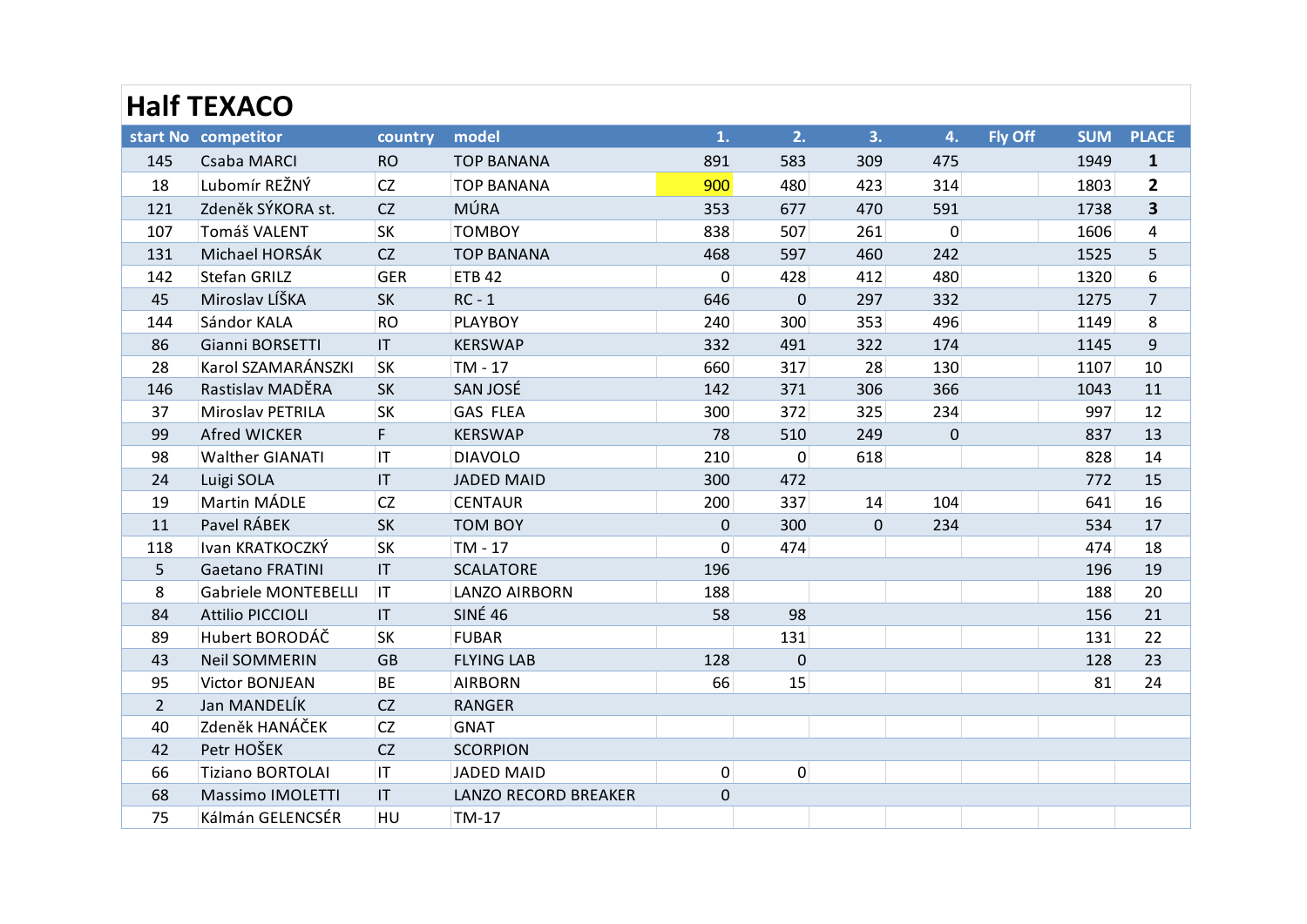# **ELOT**

| 148 |             | Michal MADARAS<br> SK | <b>ELIPTIK</b>         |                   |     |                |     |             |           |            |                         |  |
|-----|-------------|-----------------------|------------------------|-------------------|-----|----------------|-----|-------------|-----------|------------|-------------------------|--|
|     |             |                       |                        |                   |     |                |     |             |           |            |                         |  |
|     | <b>ELOT</b> |                       |                        |                   |     |                |     |             |           |            |                         |  |
|     |             | start No competitor   | country                | model             | 1.  | 2.             | 3.  | 4.          | Fly Off   | <b>SUM</b> | <b>PLACE</b>            |  |
|     | 120         | <b>Franco FABBRI</b>  | IT                     | <b>DE FILIPIS</b> | 600 | 600            | 600 |             | 1260      | 3060       | disqualif.              |  |
|     | 81          | Imre TÓTH             | HU                     | PELIKÁN           | 600 | 600            | 600 |             | 931       | 2731       | $\mathbf{1}$            |  |
|     | 85          | Roberto GRASSI        | $\mathsf{I}\mathsf{T}$ | <b>CUMULUS</b>    | 600 | 600            | 541 | 600         | 722       | 2522       | $\overline{2}$          |  |
|     | 74          | Oszkár DEBRECZENI     | HU                     | <b>COLOSSUS V</b> | 600 | 600            | 470 | 600         | 677       |            | 2477 disqualif.         |  |
|     | 136         | Peter TRSTENOVIČ      | <b>SK</b>              | <b>CICLONE</b>    | 550 | 600            | 600 | 600         | 563       | 2363       | $\overline{\mathbf{3}}$ |  |
|     | 135         | Ladislav UČNAY        | <b>SK</b>              | FUBAR 36          | 600 | $\mathbf 0$    | 600 | 600         | 433       | 2233       | 4                       |  |
|     | 156         | Jaroslav ŠMEHLÍK      | CZ                     | MIRA 2            | 600 | 600            | 342 | 600         | $\pmb{0}$ | 1800       | 5                       |  |
|     | 107         | Tomáš VALENT          | <b>SK</b>              | <b>CONDOR</b>     | 600 | 600            | 592 |             |           | 1792       | 6                       |  |
|     | 106         | José Manuel ROJO ARA  | SP                     | <b>CICLONE</b>    | 578 | $\overline{0}$ | 600 | 600         |           | 1778       | $\overline{7}$          |  |
|     | 26          | Josef HEJSEK          | CZ                     | VEGA 7            | 600 | 575            | 560 | 600         |           | 1775       | 8                       |  |
|     | 30          | Sergio ZANZI          | IT                     | VEGA 7            | 568 | 590            | 600 |             |           | 1758       | $\overline{9}$          |  |
|     | 3           | Milan ČERNOCKÝ        | CZ                     | <b>ICHABOD</b>    | 600 | 543            | 600 | 292         |           | 1743       | 10                      |  |
|     | 134         | Milan ĎURIŠ           | SK                     | <b>CICLONE</b>    | 600 | 402            | 564 | 317         |           | 1566       | $11\,$                  |  |
|     | 44          | Vojtech ANTONAK       | <b>SK</b>              | KL 61             | 600 | 522            | 427 | 398         |           | 1549       | 12                      |  |
|     | 82          | Zoltán Wadovich       | HU                     | LANZO BOMBER      | 600 | 457            | 490 | $\mathbf 0$ |           | 1547       | 13                      |  |
|     | 48          | Dalibor Špaček        | <b>CZ</b>              | <b>KERSWAP</b>    | 320 | 600            | 350 | 556         |           | 1506       | 14                      |  |
|     | 90          | Samuel POTANČOK       | SK                     | <b>ICHABOD</b>    | 459 | 600            | 0   | 446         |           | 1505       | 15                      |  |
|     | 95          | Victor BONJEAN        | <b>BE</b>              | <b>AIRBORN</b>    | 600 | 253            | 600 | 254         |           | 1454       | 16                      |  |
|     | 28          | Karol SZAMARÁNSZKI    | SK                     | <b>SINÉ 46</b>    | 194 | 600            | 252 | 600         |           | 1452       | 17                      |  |
|     | 92          | Josef MIŇOVSKÝ        | CZ                     | VEGA 7            | 600 | 439            | 351 | 226         |           | 1390       | 18                      |  |
|     | 76          | Isván KORNÓ           | HU                     | <b>CICLONE</b>    | 412 | 422            | 320 | 490         |           | 1324       | 19                      |  |
|     |             |                       |                        |                   |     |                |     |             |           |            |                         |  |
|     |             |                       |                        |                   |     |                |     |             |           |            |                         |  |
|     |             |                       |                        |                   |     |                |     |             |           |            |                         |  |
|     |             |                       |                        |                   |     |                |     |             |           |            |                         |  |
|     |             |                       |                        |                   |     |                |     |             |           |            |                         |  |
|     |             |                       |                        |                   |     |                |     |             |           |            |                         |  |
|     |             |                       |                        |                   |     |                |     |             |           |            |                         |  |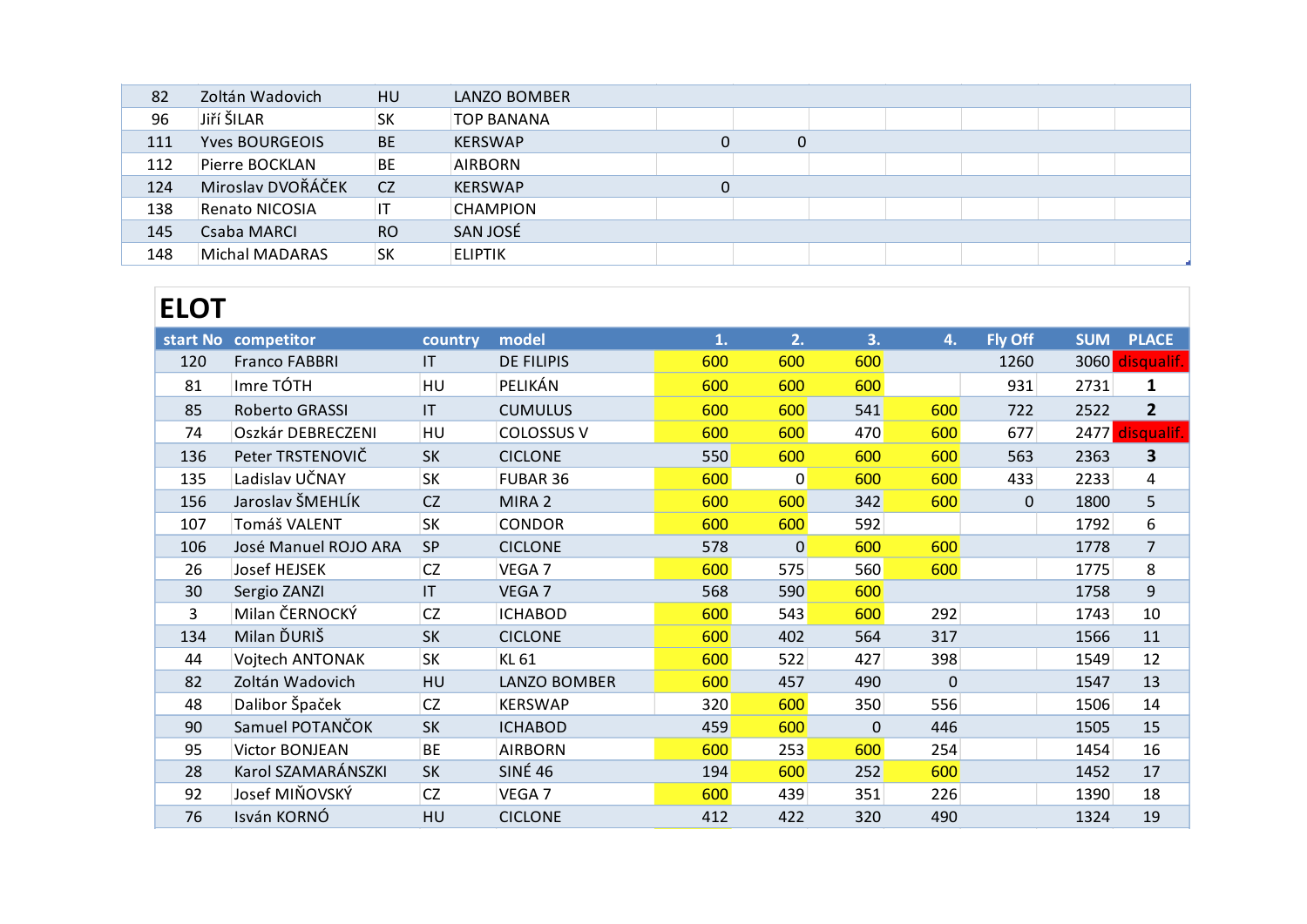| 23             | Petr CHVÁTAL            | <b>CZ</b>              | <b>CICLONE</b>       | 600       | 383          | 243              | 338         | 1321 | 20 |
|----------------|-------------------------|------------------------|----------------------|-----------|--------------|------------------|-------------|------|----|
| 25             | Ladislav KNEBL          | CZ                     | KL 61                | 600       | 485          | 236              |             | 1321 | 20 |
| 41             | Roman FOUSEK            | <b>CZ</b>              | XL - 43              | 479       | 212          | 0                | 600         | 1291 | 21 |
| 14             | František MACHAČ        | CZ                     | <b>FLYING PENCIL</b> | 378       | 503          | 390              | 345         | 1271 | 22 |
| 29             | Vladimír KOSTEČKA       | <b>CZ</b>              | GOOL                 | 358       | 346          | 200              | 558         | 1262 | 23 |
| 140            | Libor KRISTIAN          | CZ                     | <b>CENTAUR</b>       | 232       | 402          | 0                | 600         | 1234 | 24 |
| 150            | Jan HLAVA               | CZ                     | SOKOL 501-D EROS     | 552       | 600          | 0                |             | 1152 | 25 |
| 4              | <b>Rover MERSECCHI</b>  | $\mathsf{I}\mathsf{T}$ | P 1002               | 439       | 600          |                  |             | 1039 | 26 |
| 18             | Lubomír REŽNÝ           | <b>CZ</b>              | LANGOSTA             | 158       | 483          | 315              | 183         | 981  | 27 |
| 132            | Pavel DYNKA             | <b>CZ</b>              | <b>PLAYBOY</b>       | 400       | 410          | 0                | 159         | 969  | 28 |
| 99             | Afred WICKER            | F                      | <b>CICLONE</b>       | 365       | $\mathbf 0$  | 307              | 290         | 962  | 29 |
| 65             | Francesco POSA          | $\mathsf{I}\mathsf{T}$ | <b>SCHMID</b>        | 254       | 225          | 456              | $\mathbf 0$ | 935  | 30 |
| 39             | Miroslav ČÁSTKA         | CZ                     | <b>ICHABOD</b>       | 250       | 447          | 204              | 187         | 901  | 31 |
| 141            | <b>Mario GIALANELLA</b> | IT                     | <b>STARDUST</b>      | 111       | 398          | 326              | 0           | 835  | 32 |
| 146            | Rastislav MADĚRA        | SK                     | SAN JOSÉ             | 497       | 331          |                  |             | 828  | 33 |
| 33             | Jaroslav MRHAL          | CZ                     | <b>FUBAR</b>         | 240       | 264          | 158              | 296         | 800  | 34 |
| 38             | Vítězslav ČÁSTKA        | <b>CZ</b>              | <b>CLOUD SNOOPER</b> | 222       | 226          | 296              | 262         | 784  | 35 |
| 113            | <b>Bruno SCORDO</b>     | BE                     | <b>CICLONE</b>       | 600       | 128          |                  |             | 728  | 36 |
| 140            | Libor KRISTIAN          | <b>CZ</b>              | PINCH HITTER         | 335       | 381          |                  |             | 716  | 37 |
| 99             | Afred WICKER            | F.                     | <b>LANGOSTA</b>      | 344       | 300          |                  |             | 644  | 38 |
| 89             | Hubert BORODÁČ          | SK                     | <b>WEST WIND</b>     | 278       | 77           | 182              | 151         | 611  | 39 |
| $\overline{4}$ | Rover MERSECCHI         | $\mathsf{I}\mathsf{T}$ | VEGA 7               | 600       | $\mathbf 0$  |                  |             | 600  | 40 |
| 128            | Ivan BREZÁNY            | <b>SK</b>              | S.P. 17              | 386       | 190          |                  |             | 576  | 41 |
| 36             | Carlos BASTOS           | PT                     | <b>LANZO BOMBER</b>  | 466       | 99           |                  |             | 565  | 42 |
| 102            | Ulf METT                | <b>GER</b>             | <b>FULMEN</b>        | 0         | 468          |                  |             | 468  | 43 |
| 131            | Michael HORSÁK          | CZ                     | <b>STARDUST</b>      | 90        | 255          | 120              | $\mathbf 0$ | 465  | 44 |
| 112            | Pierre BOCKLAN          | <b>BE</b>              | <b>AIRBORN</b>       | 427       | $\mathbf 0$  |                  |             | 427  | 45 |
| 27             | Miklós NÉMETH           | SK                     | FOLLY <sub>2</sub>   | 228       | 164          |                  |             | 392  | 46 |
| 24             | Luigi SOLA              | IT.                    | <b>STARDUST</b>      | 372       |              |                  |             | 372  | 47 |
| 133            | Karel VLČEK             | CZ                     | <b>PLAYBOY</b>       | $\pmb{0}$ | 222          | $\boldsymbol{0}$ |             | 222  | 48 |
| 102            | Ulf METT                | <b>GER</b>             | <b>ETB 42</b>        | 217       | $\mathbf{0}$ |                  |             | 217  | 49 |
| 156            | Jaroslav ŠMEHLÍK        | CZ                     | <b>TOKEN</b>         | 216       |              |                  |             | 216  | 50 |
| 111            | <b>Yves BOURGEOIS</b>   | BE                     | PLAYBOY SENIOR       | 144       |              |                  |             | 144  | 51 |
|                |                         |                        |                      |           |              |                  |             |      |    |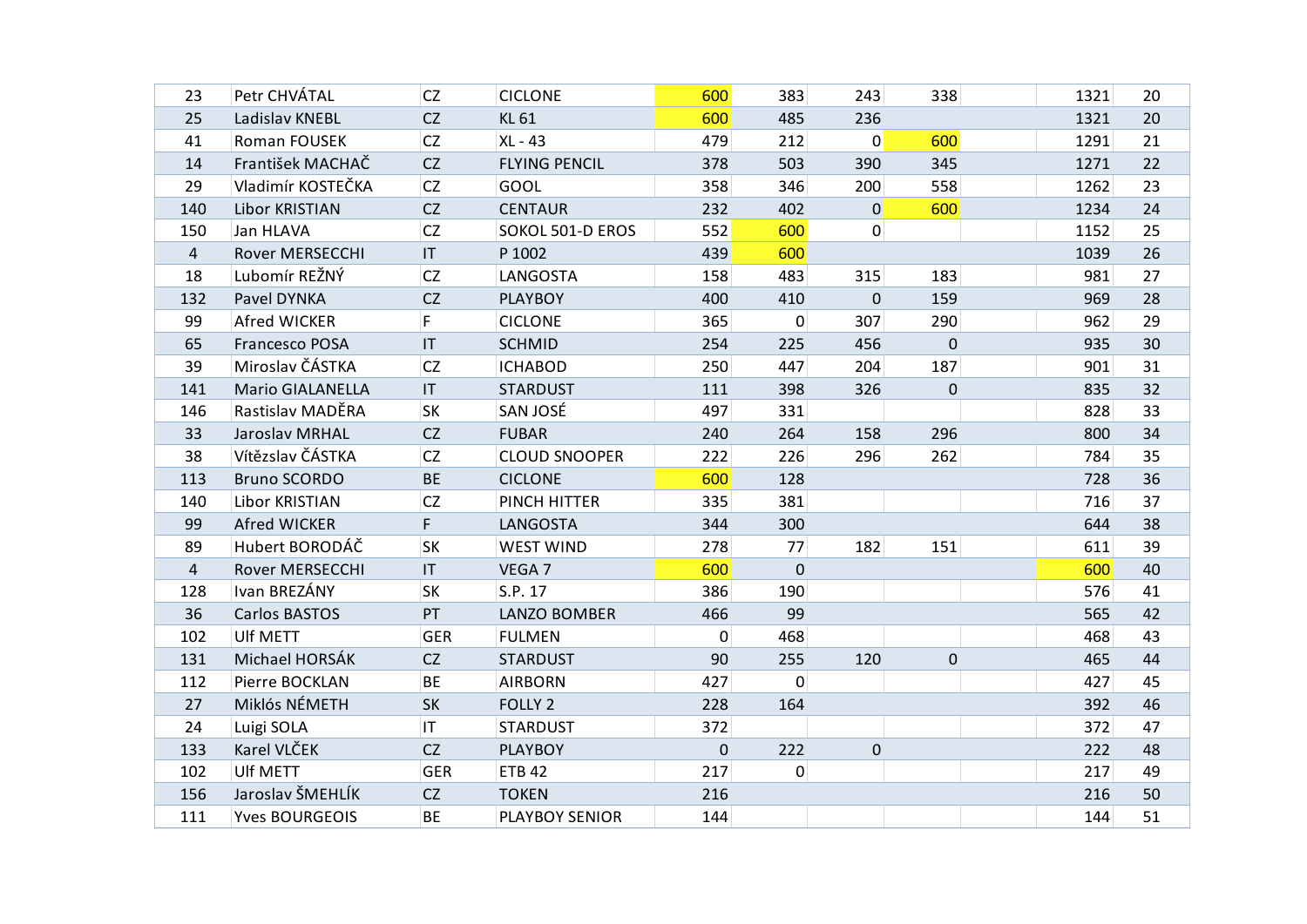| 89  | Hubert BORODÁČ          | <b>SK</b>              | <b>GAS BAG</b>    | 130            |             |                  |             | 130 | 52 |
|-----|-------------------------|------------------------|-------------------|----------------|-------------|------------------|-------------|-----|----|
| 12  | František ČERNÝ         | CZ                     | VEGA 7            | $\pmb{0}$      |             |                  |             |     |    |
| 17  | Jaroslav VAGENKNECHT    | CZ                     | <b>COMET</b>      |                |             |                  |             |     |    |
| 35  | Miroslav SALAK          | <b>SK</b>              | PLAY BOY SENIOR   | $\overline{0}$ |             |                  |             |     |    |
| 37  | Miroslav PETRILA        | <b>SK</b>              | AMADO MIO         | $\mathbf 0$    | $\mathbf 0$ | $\boldsymbol{0}$ | $\mathbf 0$ |     |    |
| 43  | <b>Neil SOMMERIN</b>    | <b>GB</b>              | <b>FLYING LAB</b> | $\pmb{0}$      |             |                  |             |     |    |
| 113 | <b>Bruno SCORDO</b>     | <b>BE</b>              | <b>PLAYBOY</b>    |                |             |                  |             |     |    |
| 118 | Ivan KRATKOCZKÝ         | <b>SK</b>              | <b>SLIM JIM</b>   |                |             |                  |             |     |    |
| 120 | <b>Franco FABBRI</b>    | $\mathsf{I}\mathsf{T}$ | VEGA 7            |                |             |                  |             |     |    |
| 129 | Jozef KUBICA            | <b>SK</b>              | <b>FUBAR</b>      |                |             |                  |             |     |    |
| 134 | Milan ĎURIŠ             | <b>SK</b>              | FUBAR 36          | 0              |             |                  |             |     |    |
| 135 | Ladislav UČNAY          | <b>SK</b>              | <b>CICLONE</b>    |                |             |                  |             |     |    |
| 136 | Peter TRSTENOVIČ        | <b>SK</b>              | FUBAR 36          |                |             |                  |             |     |    |
| 141 | <b>Mario GIALANELLA</b> | IT                     | ALMO <sub>7</sub> |                |             |                  |             |     |    |
|     |                         |                        |                   |                |             |                  |             |     |    |
|     |                         |                        |                   |                |             |                  |             |     |    |

### fourth day - **Thursday 22.VI.2017**

|                | <b>COTMR</b>               |              |                      |                 |          |     |     |         |            |                |  |  |  |
|----------------|----------------------------|--------------|----------------------|-----------------|----------|-----|-----|---------|------------|----------------|--|--|--|
|                | start No competitor        | country      | model                | 1.              | 2.       | 3.  | 4.  | Fly Off | <b>SUM</b> | <b>PLACE</b>   |  |  |  |
| 10             | Petr SVOBODA               | <b>CZ</b>    | <b>PLAYBOY</b>       | 480             | 480      | 480 |     |         | 1440       | $\mathbf{1}$   |  |  |  |
| 13             | Petr HRUBÝ                 | <b>CZ</b>    | <b>PLAYBOY</b>       | 480             | 314      | 452 | 480 |         | 1412       | $\mathbf{2}$   |  |  |  |
| $\overline{7}$ | <b>Edward B. HAMLER</b>    | <b>USA</b>   | LANZO AIRBORN        | 344             | 440      | 480 | 480 |         | 1400       | 3              |  |  |  |
| 24             | Luigi SOLA                 | IT           | <b>AIRBORN</b>       | 349             | 403      | 480 | 285 |         | 1232       | 4              |  |  |  |
| 98             | <b>Walther GIANATI</b>     | $\mathsf{I}$ | <b>HAYSEED</b>       | 247             | 369      | 333 | 447 |         | 1149       | 5              |  |  |  |
| 57             | Luboš ZALABÁK              | <b>CZ</b>    | <b>CLOUD SNOOPER</b> | 354             | 480      | 308 | 206 |         | 1142       | 6              |  |  |  |
| 63             | Lorenzo BOCCIA             | IT           | <b>PILADE</b>        | 337             | 257      | 212 | 480 |         | 1074       | $\overline{7}$ |  |  |  |
| 98             | <b>Walther GIANATI</b>     | IT.          | R.G.9                | 194             | 297      | 480 |     |         | 971        | 8              |  |  |  |
| 124            | Miroslav DVOŘÁČEK          | <b>CZ</b>    | <b>ALERT</b>         | 130             | 200      |     | 100 |         | 430        | 9              |  |  |  |
| 85             | Roberto GRASSI             | IT           | <b>STRATO STREAK</b> | 410             | $\Omega$ |     |     |         | 410        | 10             |  |  |  |
| 52             | Petr KNOB                  | <b>CZ</b>    | V - TAIL SWALOW      | 108             | 104      | 143 | 69  |         | 355        | 11             |  |  |  |
| 8              | <b>Gabriele MONTEBELLI</b> | IT           | LANZO AIRBORN        | $\vert 0 \vert$ | 348      |     |     |         | 348        | 12             |  |  |  |
|                |                            |              |                      |                 |          |     |     |         |            |                |  |  |  |
|                |                            |              |                      |                 |          |     |     |         |            |                |  |  |  |
|                |                            |              |                      |                 |          |     |     |         |            |                |  |  |  |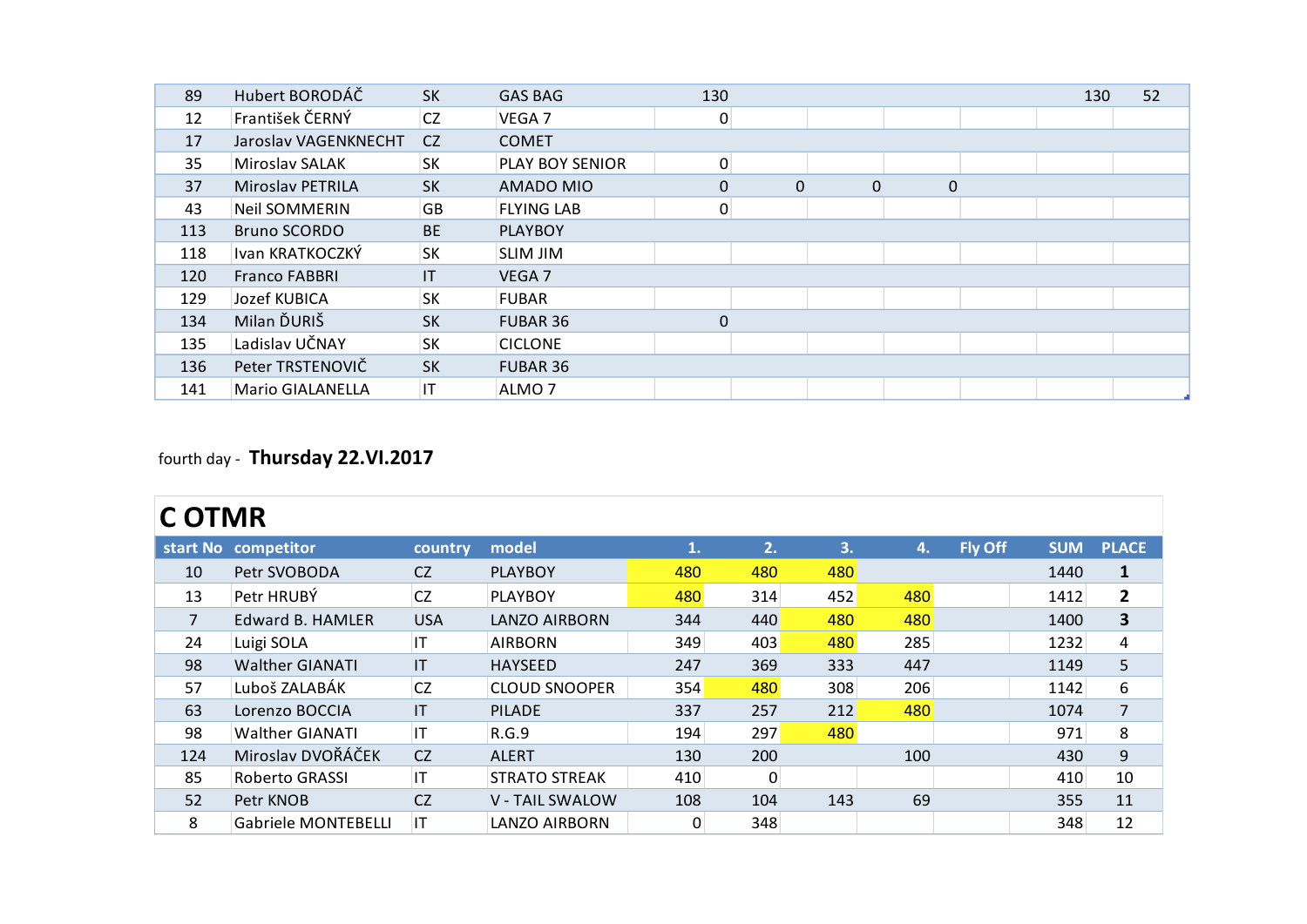| 9   | Giorgio CRISMANI        | $\mathsf{I}\mathsf{T}$ | <b>AIRBORN</b>    | 149 |     |  | 149 | 13 |
|-----|-------------------------|------------------------|-------------------|-----|-----|--|-----|----|
| 86  | Gianni BORSETTI         | IT                     | ANZAC             |     | 139 |  | 139 | 14 |
| 57  | Luboš ZALABÁK           | CZ                     | <b>COLOSSUS V</b> | 0   |     |  |     |    |
| 80  | László TÖRÖK            | HU                     | <b>SAILPLANE</b>  |     |     |  |     |    |
| 109 | <b>Domenico BRUSCHI</b> | <b>SM</b>              | <b>HERKY</b>      |     |     |  |     |    |
| 109 | Domenico BRUSCHI        | <b>SM</b>              | SAILPLANE         | 0   |     |  |     |    |
| 139 | <b>Vladislav FAIGL</b>  | <b>CZ</b>              | PERSEUS 505 - V   |     |     |  |     |    |
| 139 | Vladislav FAIGL         | <b>CZ</b>              | ARCHANGEL         |     |     |  |     |    |

#### **start No competitor country model 1. 2. 3. Fly Off SUM . PLACE EXACO**<br>
EXACO<br>
FRIEND CONTROL CONTROL CONTROL CONTROL CONTROL CONTROL CONTROL CONTROL CONTROL CONTROL CONTROL CONTROL CONTROL CONTROL CONTROL CONTROL CONTROL CONTROL CONTROL CONTROL CONTROL CONTROL CONTROL CONTROL CONTROL **EXACO**<br>
Fried Competitor Country model and the same of the same of the same of the same of the same of the same of the same of the same of the same of the same of the same of the same of the same of the same of the same o 121 Zdeněk SÝKORA st. C Z JASCO FLAMINGO<br>
121 Zdeněk SÝKORA st. C Z JASCO FLAMINGO<br>
121 Zdeněk SÝKORA st. C Z JASCO FLAMINGO<br>
121 Zdeněk SÝKORA st. C Z JASCO FLAMINGO<br>
121 Zdeněk SÝKORA st. C Z JASCO FLAMINGO<br>
121 Stanisla 130 Stanislav STRÁNSKY CZ PB-2 318 734 502 1236 5 1318 Microslav SALAK SK LANZO BOMBER 129 138 138 734 502 1236 5 135 Microslav SALAK SK LANZO BOMBER 129 138 138 734 502 1236 5 135 Microslav SALAK SK LANZO BOMBER 129 138 1 18 Lubomír REŽNÝ CZ PB - 2 318 734 502 1236 5<br>
Massimo IMOLETTI IT PB - 2 836 570 660 1496 2<br>
18 Lubomír REŽNÝ CZ LANZO AIRBORN 0 370 887 1257 1 3<br>
18 Lubomír REŽNÝ CZ PB - 2 318 734 502 1236 5<br>
Miroslav SALAK SK LANZO BOM 35 Miroslav SALAK SK LANZO BOMBER 128 456 746 1202 6 221 Zdeněk SÝKORA st. CZ JASCO FLAMINGO 706 551 438 1257 1 33<br>230 Stanislav STRÁNSKY CZ LANZO AIRBORN 0 370 887 1257 2 4<br>24 Lubomír REŽNÝ CZ PB - 2 318 734 502 1236 5<br>24 Luigi SOLA IT AIRBORN 610 500 582 1192 7<br>24 Luigi SO 21 Zdenek SYRORA St. CZ JASCO FLAMINGO 706 551 438 1257 1 33<br>
30 Stanislav STRÁNSKY CZ LANZO AIRBORN 0 370 887 1257 2 4<br>
18 Lubomír REŽNÝ CZ PB - 2 318 734 502 1236 5<br>
Miroslav SALAK SK LANZO BOMBER 128 456 746 1202 6<br>
45 125 Marek MACH SK LANZO BOMBER 424 656 489 1145 9 21 236 21236 21236 21236 21236 21236 21236 21236 21236 21236 21236 21236 21236 21236 21236 21236 21236 21236 21<br>24 Luigi SOLA IT AIRBORN 2128 456 746 1202 6<br>24 Luigi SOLA IT AIRBORN 2128 456 746 1202 7<br>20 Dalibor BLAŽEK CZ 9 Giorgio CRISMANI IT AIRBORN 1072 1072 11<br>
9 Giorgio CRISMANI IT AIRBORN 1072 1072 11<br>
9 Giorgio CRISMANI IT AIRBORN 1072 1072 1072 11<br>
9 Giorgio CRISMANI IT AIRBORN 1072 1072 1072 11<br>
9 Giorgio CRISMANI IT AIRBORN 1072 1 24 Luigi SOLA 11 AIRBORN 610 500 582 1192 /<br>
6 Dalibor BLAŽEK CZ SUPER DEMON 576 577 329 1153 8<br>
125 Marek MACH SK LANZO BOMBER 424 656 489 1145 9<br>
125 Marek MACH SK LANZO BOMBER 424 656 489 1145 9<br>
1314 10<br>
69 Giorgio CRI 133 Marek MACH SK LANZO BOMBER 424 656 489 1153 8<br>20 Ladislav HORÁK CZ KL - 61 534 402 580 1114 10<br>9 Giorgio CRISMANI IT AIRBORN 1072 1072 11<br>534 402 580 1114 10<br>69 Salvatore D'ACUNZO IT PB - 2 0 361 672 1033 12<br>71 József 20 Ladislav HORÁK CZ KL - 61 334 402 580 1114 10<br>
9 Giorgio CRISMANI IT AIRBORN 1072 1072 11<br>
9 Giorgio CRISMANI IT AIRBORN 1072 1072 11<br>
534 402 580 1114 10<br>
9 Giorgio CRISMANI IT AIRBORN 1072 1072 11<br>
534 402 580 1114 10 20 LAGISIAV HORAK CZ KL-61 534 402 580 1114 10<br>
9 Giorgio CRISMANI IT AIRBORN 1072 11<br>
59 Salvatore D'ACUNZO IT PB - 2 0 361 672 1033 12<br>
71 József ÁCS HU LANZO BOMBER 148 850 161 1011 13<br>
93 Walther GIANATI IT LANZO AIRBO 82 Siorgio CRISMANI II AIRBORN 1072 11<br>
83 Notatore D'ACUNZO IT PB - 2 0 361 672 1033 12<br>
82 Notather GIANATI IT LANZO AIRBORN 330 601 375 976 14<br>
83 Notather GIANATI IT LANZO AIRBORN 330 601 375 976 14<br>
82 Zoltán Wadovich 148 Michal MADARAS SK RECORD BREAKER 0 364 485 849 17 18 Attilio PICCIOLI IT SINÉ 284 532 816 18<br>
33 Attilio PICCIOLI IT SINÉ 284 532 816 18<br>
34 Attilio PICCIOLI IT SINÉ 284 532 816 18<br>
37 Miroslav PETRILA SK CUMULUS 404 320 305 724 19<br>
37 Miroslav PETRILA SK CUMULUS 404 320 37 Miroslav PETRILA SK CUMULUS 404 320 305 724 19 91 Josef KALCAK CZ SPOOK 473 213 431 904 15<br>
82 Zoltán Wadovich HU LANZO BOMBER 856 0<br>
148 Michal MADARAS SK RECORD BREAKER 0 364 485 849 17<br>
84 Attilio PICCIOLI IT SINÉ 284 532 816 18<br>
37 Miroslav PETRILA SK CUMULUS 404 3 148 Michail MADARAS SK RECORD BREAKER 0 364 485 849 17<br>
84 Attilio PICCIOLI IT SINÉ 284 532 816 18<br>
724 19 Miroslav PETRILA SK CUMULUS 404 320 305 724 19<br>
729 Luigi BINELLI IT IL DUCA 274 370 339 709 20 84 Attilio PICCIOLI II SINE 284 532<br>37 Miroslav PETRILA SK CUMULUS 404 320 305 724 19<br>31 Luigi BINELLI IT ILDUCA 274 370 339 709 20 17 Miroslav PETRILA SK CUMULUS<br>17 Luigi BINELLI | IT |IL DUCA  $\frac{31}{100}$  Luigi BINELLI  $\frac{11}{100}$  TL DUCA 274 **TEXACO**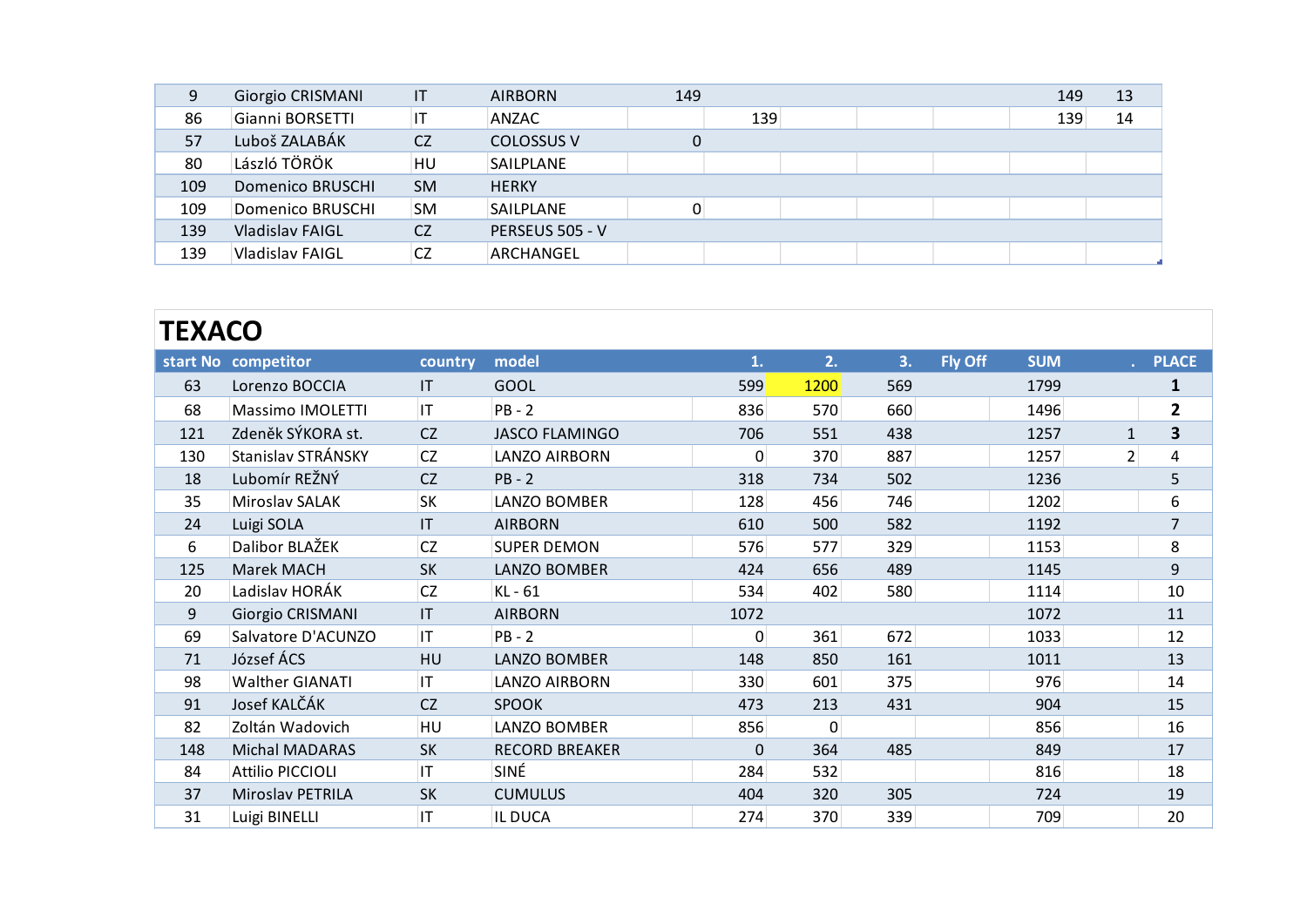| 146 | Rastislav MADĚRA        | <b>SK</b>  | SAN JOSÉ                | 268              | 271         | 357            | 628 | 21 |
|-----|-------------------------|------------|-------------------------|------------------|-------------|----------------|-----|----|
| 71  | József ÁCS              | <b>HU</b>  | AERONUT                 | 188              | 269         | $\overline{0}$ | 457 | 22 |
| 74  | Oszkár DEBRECZENI       | HU         | SOARING EAGLE MEGOW     | 300              |             |                | 300 | 23 |
| 17  | Jaroslav VAGENKNECHT    | <b>CZ</b>  | <b>KERSWAP</b>          |                  |             |                |     |    |
| 66  | <b>Tiziano BORTOLAI</b> | IT         | <b>KL 61</b>            | $\boldsymbol{0}$ |             |                |     |    |
| 102 | Ulf METT                | <b>GER</b> | <b>ETB 42</b>           |                  |             |                |     |    |
| 123 | David SÝKORA            | <b>CZ</b>  | <b>BUZARD BOMBSHELL</b> | $\mathbf 0$      | $\mathbf 0$ |                |     |    |
| 146 | Rastislav MADĚRA        | <b>SK</b>  | <b>HAYSEED</b>          |                  |             |                |     |    |
| 146 | Rastislav MADĚRA        | <b>SK</b>  | <b>VALKYRIE</b>         | $\mathbf 0$      |             |                |     |    |

# **ALOT**

| <b>ALOT</b> | start No competitor     | country   | model                   | 1.  | 2.  | 3.  | 4.          | Fly Off | <b>SUM</b> | <b>PLACE</b>            |
|-------------|-------------------------|-----------|-------------------------|-----|-----|-----|-------------|---------|------------|-------------------------|
| 60          | Dávid HORVÁTH           | <b>HU</b> | <b>PLAYBOY SENIOR</b>   | 600 | 600 | 600 |             | 2025    | 3825       | $\mathbf{1}$            |
| 160         | Palo LISHAK             | <b>SK</b> | <b>HOBO</b>             | 600 | 600 | 422 | 600         | 1989    | 3789       | $\mathbf{2}$            |
| 80          | László TÖRÖK            | HU        | PELIKÁN                 | 600 | 600 | 600 |             | 1910    | 3710       | $\overline{\mathbf{3}}$ |
| 55          | Jaroslav SLÁVIK         | <b>SK</b> | PLAYBOY SENIOR          | 600 | 503 | 600 | 600         | 1525    | 3325       | 4                       |
| 81          | Imre TÓTH               | HU        | PELIKÁN                 | 600 | 600 | 600 |             | 1148    | 2948       | 5                       |
| 101         | Květoslav ŠTOREK        | CZ        | GOOL                    | 357 | 600 | 600 | 600         | 1110    | 2910       | 6                       |
| 134         | Milan ĎURIŠ             | <b>SK</b> | PELIKAN                 | 600 | 600 | 325 | 600         | 424     | 2224       | $\overline{7}$          |
| 141         | <b>Mario GIALANELLA</b> | IT        | <b>STARDUST</b>         | 599 | 594 | 600 |             |         | 1793       | 8                       |
| 156         | Jaroslav ŠMEHLÍK        | <b>CZ</b> | MIRA <sub>2</sub>       | 589 | 600 | 556 | 600         |         | 1789       | 9                       |
| 27          | Miklós NÉMETH           | <b>SK</b> | <b>FOLLY 2</b>          | 600 | 578 | 479 | 600         |         | 1778       | 10                      |
| 46          | Vladimír KURJAN         | <b>SK</b> | <b>GOOL</b>             | 572 | 600 | 600 | 335         |         | 1772       | 11                      |
| 48          | Dalibor Špaček          | <b>CZ</b> | <b>KERSWAP</b>          | 600 | 396 | 530 | 600         |         | 1730       | 12                      |
| 58          | Zsolt DÉKÁNY            | HU        | <b>COLOSSUS V</b>       | 600 | 600 | 516 | $\mathbf 0$ |         | 1716       | 13                      |
| 136         | Peter TRSTENOVIČ        | <b>SK</b> | <b>CICLONE</b>          | 600 | 492 | 512 | 600         |         | 1712       | 14                      |
| 60          | Dávid HORVÁTH           | HU        | <b>CICLONE</b>          | 600 | 600 | 507 | 395         |         | 1707       | 15                      |
| 72          | György BERKÓ            | HU        | <b>STARDUST</b>         | 484 | 600 | 600 | 287         |         | 1684       | 16                      |
| 23          | Petr CHVÁTAL            | CZ        | <b>EROS</b>             | 597 | 358 | 532 | 548         |         | 1677       | 17                      |
| 134         | Milan ĎURIŠ             | <b>SK</b> | <b>CICLONE</b>          | 420 | 442 | 600 | 600         |         | 1642       | 18                      |
| 16          | Kamil HORÁČEK           | <b>SK</b> | <b>OLD SQUARE SIDES</b> | 600 | 349 | 573 | 466         |         | 1639       | 19                      |
|             |                         |           |                         |     |     |     |             |         |            |                         |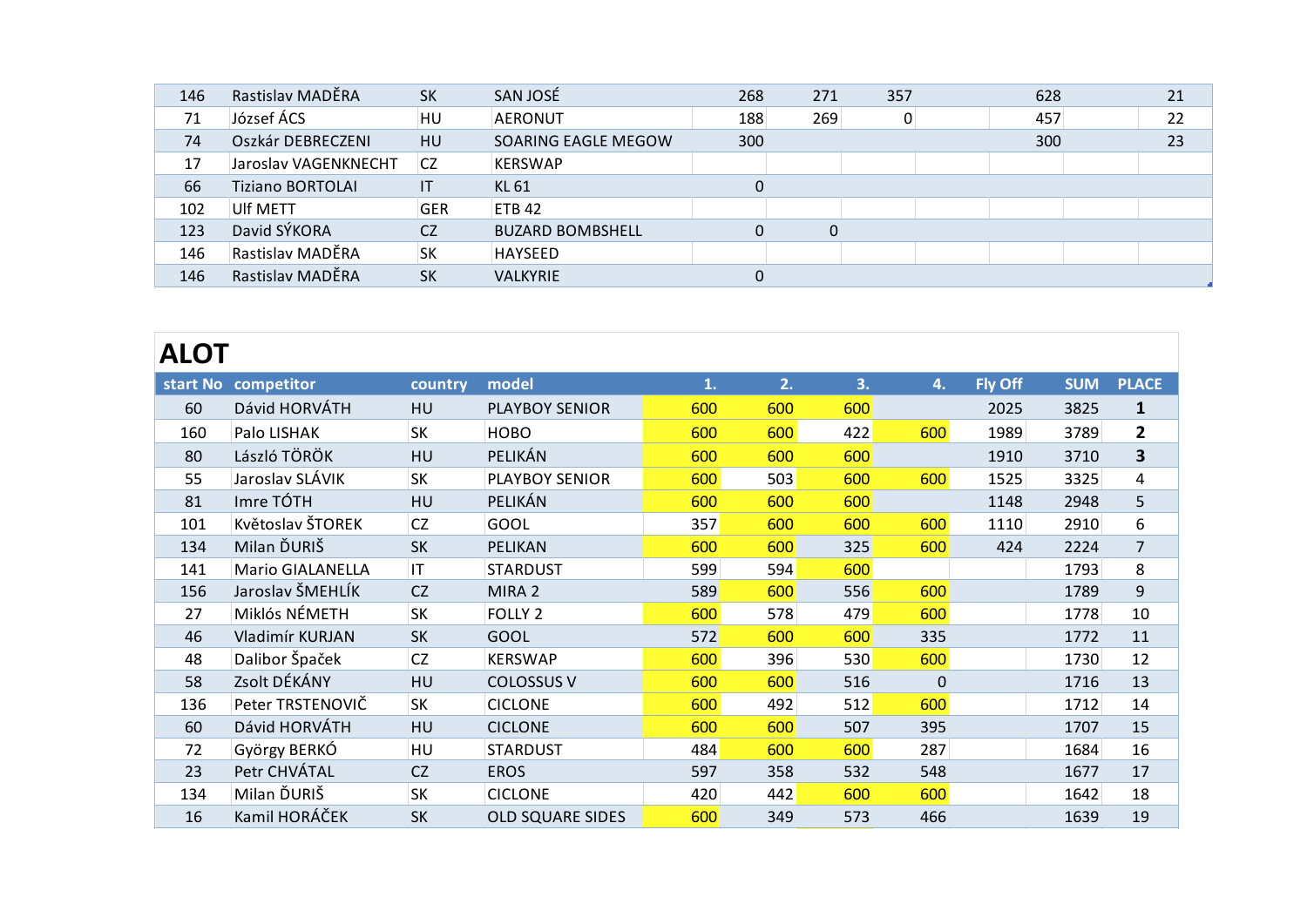| 45  | Miroslav LÍŠKA       | SK        | FUBAR 36              | 593         | 357         | 600         | 446         | 1639 | 19 |
|-----|----------------------|-----------|-----------------------|-------------|-------------|-------------|-------------|------|----|
| 76  | Isván KORNÓ          | HU        | <b>CICLONE</b>        | 600         | 379         | 600         | 427         | 1627 | 20 |
| 101 | Květoslav ŠTOREK     | <b>CZ</b> | KL 61                 | 401         | 600         | 583         | 438         | 1621 | 21 |
| 44  | Vojtech ANTONAK      | <b>SK</b> | KL - 61               | 600         | 402         | 290         | 600         | 1602 | 22 |
| 61  | Péter KÁTAI          | HU        | <b>PLAYBOY SENIOR</b> | 600         | 266         | 600         | 364         | 1564 | 23 |
| 116 | Dávid KAPTÁS         | HU        | PELIKÁN               | 393         | 554         | 600         |             | 1547 | 24 |
| 82  | Zoltán Wadovich      | HU        | LANZO BOMBER          | 600         | 317         | 600         | 201         | 1517 | 25 |
| 135 | Ladislav UČNAY       | <b>SK</b> | <b>CICLONE</b>        | 541         | 600         | 374         | 290         | 1515 | 26 |
| 59  | Gábor GITYE          | HU        | PLAYBOY SENIOR        | 542         | 354         | 477         | 457         | 1476 | 27 |
| 36  | Carlos BASTOS        | PT        | LANZO BOMBER          | 289         | $\mathbf 0$ | 512         | 600         | 1401 | 28 |
| 128 | Ivan BREZÁNY         | SK        | S.P. 17               | 416         | 297         | 485         | 365         | 1266 | 29 |
| 113 | <b>Bruno SCORDO</b>  | <b>BE</b> | <b>PLAYBOY</b>        | 338         | 438         | 273         | 464         | 1240 | 30 |
| 16  | Kamil HORÁČEK        | SK        | THE HORNET            | 452         | 435         | 317         | 338         | 1225 | 31 |
| 46  | Vladimír KURJAN      | SK        | $PB - 2$              | 335         | 414         | 465         | 235         | 1214 | 32 |
| 18  | Lubomír REŽNÝ        | CZ        | LANGOSTA              | 323         | 458         | 407         | 0           | 1188 | 33 |
| 130 | Stanislav STRÁNSKY   | CZ        | <b>KERSWAP</b>        | 311         | 378         | 264         | 362         | 1051 | 34 |
| 113 | <b>Bruno SCORDO</b>  | <b>BE</b> | <b>CICLONE</b>        | 600         | 449         |             |             | 1049 | 35 |
| 28  | Karol SZAMARÁNSZKI   | <b>SK</b> | <b>SINÉ 46</b>        | 460         | 554         | $\mathbf 0$ |             | 1014 | 36 |
| 99  | Afred WICKER         | F         | <b>CICLONE</b>        | 380         | 344         | 231         | 282         | 1006 | 37 |
| 99  | Afred WICKER         | F.        | <b>LANGOSTA</b>       | 285         | 421         | 294         | $\mathbf 0$ | 1000 | 38 |
| 88  | Rostislav STANĚK     | CZ        | <b>BANTAM</b>         | 326         | 214         | 0           | 298         | 838  | 39 |
| 26  | <b>Josef HEJSEK</b>  | CZ        | VEGA 7                | 232         | 600         | 0           |             | 832  | 40 |
| 135 | Ladislav UČNAY       | SK        | FUBAR 36              | 359         | 460         |             |             | 819  | 41 |
| 20  | Ladislav HORÁK       | CZ        | <b>CUMULUS</b>        | $\mathbf 0$ | 70          | 219         | 473         | 762  | 42 |
| 19  | Martin MÁDLE         | <b>CZ</b> | GOOL                  | 229         | 208         | 282         | 206         | 719  | 43 |
| 136 | Peter TRSTENOVIČ     | SK        | FUBAR 36              | 262         | 385         |             |             | 647  | 44 |
| 43  | <b>Neil SOMMERIN</b> | GB        | <b>FLYING LAB</b>     | 0           | 223         | 0           | 195         | 418  | 45 |
| 22  | Jiří VOBORNÍK        | CZ        | <b>SIRIUS</b>         |             |             |             |             |      |    |
| 35  | Miroslav SALAK       | SK        | <b>PLAYBOY</b>        |             |             |             |             |      |    |
| 37  | Miroslav PETRILA     | <b>SK</b> | AMADO MIO             | $\pmb{0}$   |             |             |             |      |    |
| 53  | Miroslav STRAKA      | SK        | <b>PLAYBOY</b>        |             |             |             |             |      |    |
| 59  | Gábor GITYE          | HU        | <b>COLOSSUS V</b>     |             |             |             |             |      |    |
| 62  | József LABADICS      | HU        | <b>COLOSSUS V</b>     |             |             |             |             |      |    |
|     |                      |           |                       |             |             |             |             |      |    |